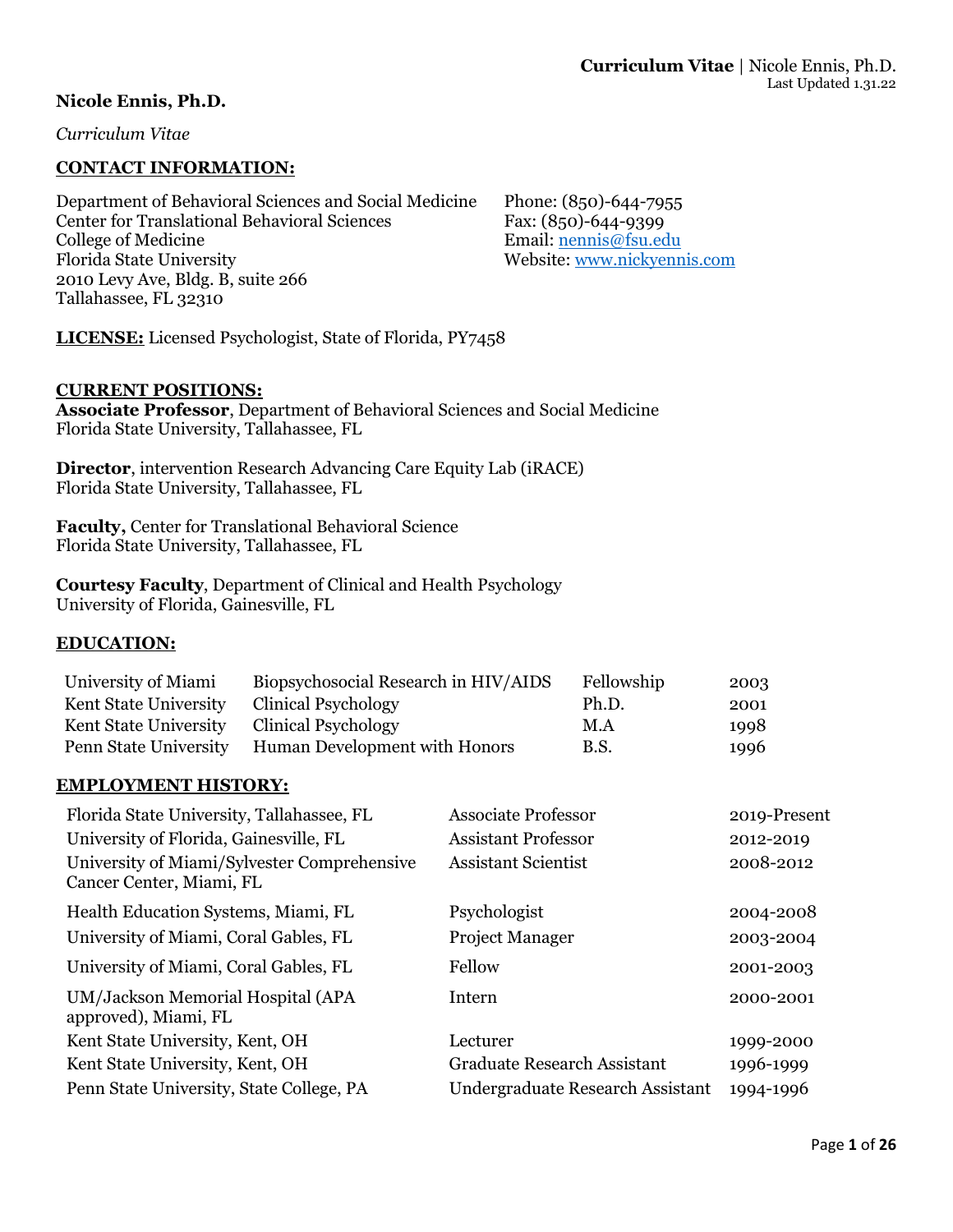### **RESEARCH SYNOPSIS:**

Many effective interventions that improve clinical practice do not translate into meaningful outcomes that improve patient care. Due to this gap, both the National Institutes of Health and the Institute of Medicine have prioritized research that advances our knowledge of how evidence-based interventions can be effective in realworld settings. Guided by a dissemination and implementation science framework, the goal of my program of research is to improve patient care through evidence based behavioral interventions in the context of learning healthcare systems. My research aims to understand and intervene on factors that influence health outcomes among patients coping with problematic substance use, HIV/AIDS and other chronic/life-limiting illnesses and identify implementation strategies that improve patient care in real world settings.

### **LAB:**

*intervention Research Advancing Care Equity Lab (iRACE)*

### **AREAS OF SPECIALIZATION:**

HIV, Episodic/Problematic Substance Use, Medical Marijuana, Dissemination and Implementation Science

### **GRANTS:**

### **a. Ongoing Support**

| <b>Years</b><br><b>Inclusive</b> | <b>Grant Number</b>                              | <b>Grant Title</b>                                                                                     | Role                            | <b>Total</b><br><b>Funding</b>            |
|----------------------------------|--------------------------------------------------|--------------------------------------------------------------------------------------------------------|---------------------------------|-------------------------------------------|
| 09/09/2021-<br>08/31/2026        | 1P01AA029543-<br>Project-001                     | <b>Novel Extensions of Alcohol</b><br>Contingency Management in<br><b>PLWH</b>                         | MPI,<br>Contact<br>Leeman       | \$6,645,672<br>(Project 1:<br>2,173,000)  |
| 09/09/2021-<br>08/31/2026        | 1P01AA029547-<br>Core-002                        | <b>Addressing Alcohol Use Among</b><br>Youth Living with HIV-<br><b>Community Engagement Core</b>      | <b>MPI</b><br>Contact,<br>Ennis | 6,478,937<br>$(Core-002)$ :<br>1,890,422) |
| 03/01/2021-<br>02/28/2022        | FL Dept of<br><b>Health Contract</b>             | FLEX Navigation - Holistic Peer<br>Navigation to Stable Housing and<br><b>Other Support Services</b>   | MPI,<br>Contact<br>Naar         | \$503,000                                 |
| $02/01/2021$ -<br>09/15/2021     | National Library<br>of Medicine-<br><b>ACIOP</b> | <b>CAN Mixed Media HIV</b><br><b>Information Dissemination for</b><br><b>Hard to Reach Populations</b> | Consultant                      | \$25,000                                  |
| 09/01/2020-<br>08/31/2022        | 1R21DA048067                                     | Medical Marijuana Use and<br>Driving Performance: A Test of<br><b>Psychomotor Functioning</b>          | <b>MPI</b><br>Contact,<br>Ennis | \$356,000                                 |
| $04/01/2016$ -<br>03/31/2022     | K23DA039769                                      | Feasibility of SBIRT for Older<br>Underserved HIV+ Adults in the<br><b>Primary Care Setting</b>        | PI                              | \$850,000                                 |
| 09/01/2017-<br>08/31/2022        | U24AA022002                                      | Southern HIV Alcohol Research<br>Center (SHARC) Admin and<br><b>Research Support Core</b>              | $Co-I$<br>PI: Cook              | \$2,493,604                               |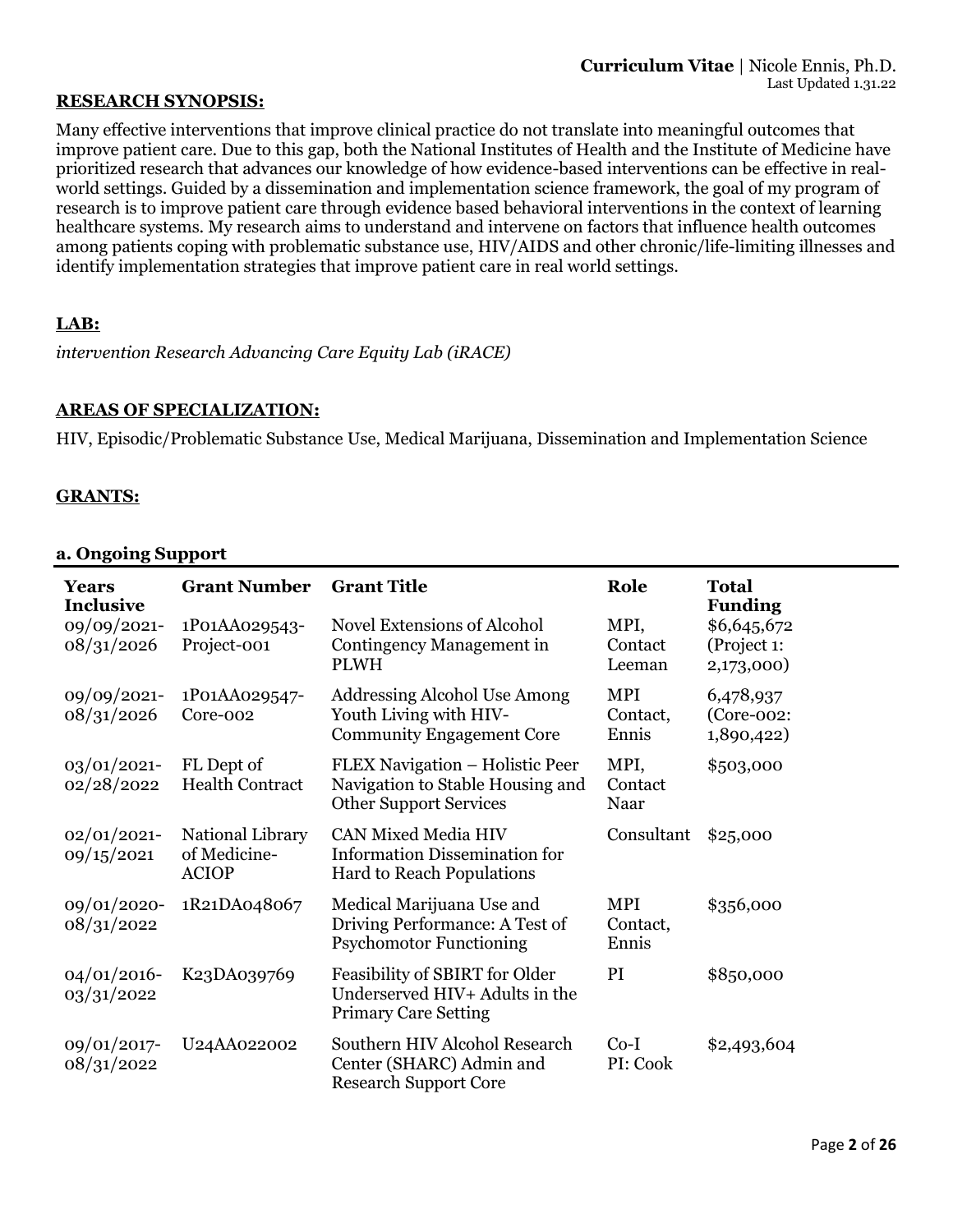# **b. Completed**

| Years<br><b>Inclusive</b>    | <b>Grant Number</b>                                                | <b>Grant Title</b>                                                                                                                                               | Role                     | <b>Total</b><br><b>Funding</b> |
|------------------------------|--------------------------------------------------------------------|------------------------------------------------------------------------------------------------------------------------------------------------------------------|--------------------------|--------------------------------|
| $04/01/2015$ -<br>03/31/2016 | 5KL2TR001429                                                       | Substance Use Intervention for<br>Older Underserved HIV+ Adults<br>in the Primary Care setting                                                                   | PI                       | \$125,000                      |
| $12/01/2014$ -<br>11/30/2016 | IRG-O-1-188-10                                                     | Piloting the Acceptability of a<br><b>Culturally Tailored Evidence-</b><br>Based mHealth Intervention for<br>Low-Income Black Women with<br><b>Breast Cancer</b> | Pilot PI                 | \$30,000                       |
| $11/01/2012$ -<br>06/30/2015 | R <sub>25</sub> MH <sub>0</sub> 8066 <sub>5</sub> -<br><b>NIMH</b> | Social Support, Depression and<br>Health Behavior Outcomes in<br>HIV+ African Americans 50+                                                                      | PI (UF<br>site)          | \$20,000                       |
| $07/01/2009$ -<br>08/30/2014 | R <sub>O1</sub><br>DA14498NIDA                                     | <b>Adapt IFCBT as HIV Prevention</b><br>Intervention for Non-Injection<br>Drug Users                                                                             | $Co-I$<br>PI:<br>Latimer | \$3,500,000                    |
| $08/01/2008$ -<br>09/30/2013 | 5R01CA131451-<br>03                                                | Facilitation Adjustment in Low-<br><b>Income Black Women with Breast</b><br>Cancer                                                                               | $Co-I$<br>PI:<br>Lechner | \$2,425,630                    |
| $03/01/2003$ -<br>09/30/2003 | 1R43MH068195-<br>01                                                | Web Innovations in Self Care and<br><b>HIV</b>                                                                                                                   | PI                       | \$99,995                       |

# **d. Mentorship-Based Funding**

| Years<br><b>Inclusive</b>    | Grant<br><b>Number</b>                                                                     | <b>Grant Title</b>                                                                                                                                                       | Role               | <b>Total</b><br><b>Funding</b> |
|------------------------------|--------------------------------------------------------------------------------------------|--------------------------------------------------------------------------------------------------------------------------------------------------------------------------|--------------------|--------------------------------|
| $04/01/2012$ -<br>03/31/2014 | College of Public<br>Health & Health<br>Professions<br>(Dunne &<br>Hearn; Student<br>MPIs) | The Spatial Distribution of<br>Neighborhood Alcohol Outlets<br>and Binge Drinking among HIV-<br>positive Individuals: Moderating<br>effects of social support            | $PI($ In<br>House) | \$3,925                        |
| $05/01/2015$ -<br>04/30/2018 | <b>NIAAA</b><br>F31AA024060<br>(Bryant; Student<br>PI)                                     | <b>Working Memory: A Critical</b><br><b>Factor Underlying Alcohol</b><br><b>Reduction Intervention Response</b>                                                          | Faculty<br>Mentor  | \$109,474                      |
| 09/01/2017-<br>08/31/2018    | American<br>Psychological<br>Assoc. (Diggins;<br>Student PI)                               | <b>Understanding Physical Activity</b><br><b>Behavior Among Black Female</b><br>College Students: An Exploration<br>of the Theory of Planned Behavior<br>and PEN-3 Model | Faculty<br>Mentor  | \$1,000                        |
| $05/01/2017$ -<br>09/30/2017 | Florida<br><b>Education Fund</b>                                                           | <b>Understanding Physical Activity</b><br><b>Behavior Among Black Female</b><br>College Students: An Exploration                                                         | Faculty<br>Mentor  | \$750                          |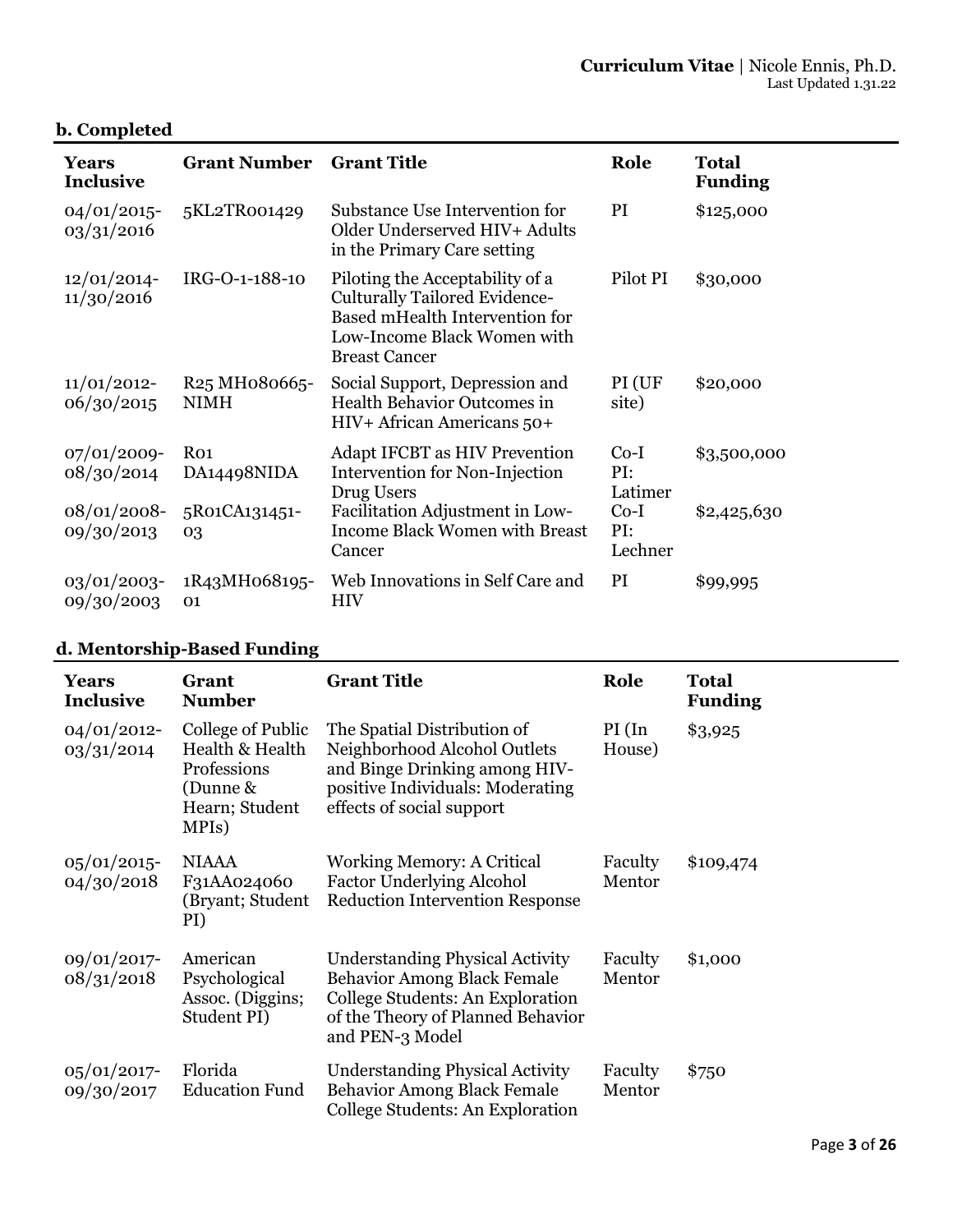(Diggins; Student PI) of the Theory of Planned Behavior and PEN- 3 Model

### **Contracts and Grants Pending**

**Ennis**, N. (PI) (May 2021). *Development and Testing of SBIRT-PN at CAN Community Health to Improve HIV Care Outcomes*. Submitted to National Institute of Drug Abuse.

Resubmission of a scored proposal.

#### **Grant Reviewer**

| 2017 | Center for Scientific Review/NIH Dissemination and Implementation Research in Health<br>Study Section (DIRH), February 22, 2017. Temporary Member, Washington, DC. |
|------|--------------------------------------------------------------------------------------------------------------------------------------------------------------------|
| 2017 | Center for Scientific Review/NIH Health Disparities and Equity Promotion (HDEP) Study<br>Section, October12th-13, 2017. Temporary Member, Washington, DC           |

#### **PUBLICATIONS:**

#### **a. Refereed Publications (NB: Formerly Whitehead):**

(\*Designates Mentee; **+**Designates Senior Author)

A complete list of Dr. Nicole Ennis (NB: Formerly Whitehead) publications can be found in [My Bibliography](https://www.ncbi.nlm.nih.gov/myncbi/nicole.whitehead.1/bibliography/public/)

- 1. Ahmed, S., Algarin, A., Thadar, H., Zhou, Z., Taskin, T., Vaddiparti, K., Villalba, K., Wang, Y., **Ennis, N.**, Morano, J., Somboonwit, C., Cook, R., & Ibanez, G. (Accepted). Comorbidities among persons living with HIV (PLWH) in Florida: A Network Analysis. AIDS Care.
- 2. **Ennis**, N., Armas, L., Butame, S., & Joshi, H. (2021). Factors Impacting Video Telehealth Appointment Completion During COVID-19 Pandemic Among People Living with HIV in a Community-Based Health System. *AIDS and Behavior*.
- 3. Mannes, Z., **Ennis**, N., Ferguson, E.G., Hasin, D.S., Cottler, L.B. (2021). Pain Acceptance among Retired National Football League Athletes: Implications for Clinical Interventions. *Journal of Clinical Sport Psychology*.
- 4. Bryant, V.E., Britton, M.K., Gullett, J.M., Porges, E.C., Woods, A.J., Cook, R.L., Williamson, J., **Ennis, N.**, Bryant, K.J., Bradley, C., Cohen, R.A. (2021). Reduced Working Memory is Associated with Heavier Alcohol Consumption History, Role Impairment and Executive Function Difficulties. *AIDS and Behavior*. 1-8.
- 5. Joseph, V., Jones, A., Canidate, S., Mannes, Z., Lu, H., **Ennis, N**., Ibanez, G., Somboonwit, C., Cook, R. (2020). Factors associated with current health and severe pain among people living with HIV: results from a statewide sample. *BMC Public Health*. 1-10.
- 6. Mannes\*, Z.L., Dunne, E.M., Ferguson, E.G., Cook, R.L. **Ennis, N**. (2020). Symptoms of Generalized Disorder as a Risk Factor for Substance Use among Adults Living with HIV. *AIDS Care*. 1-10.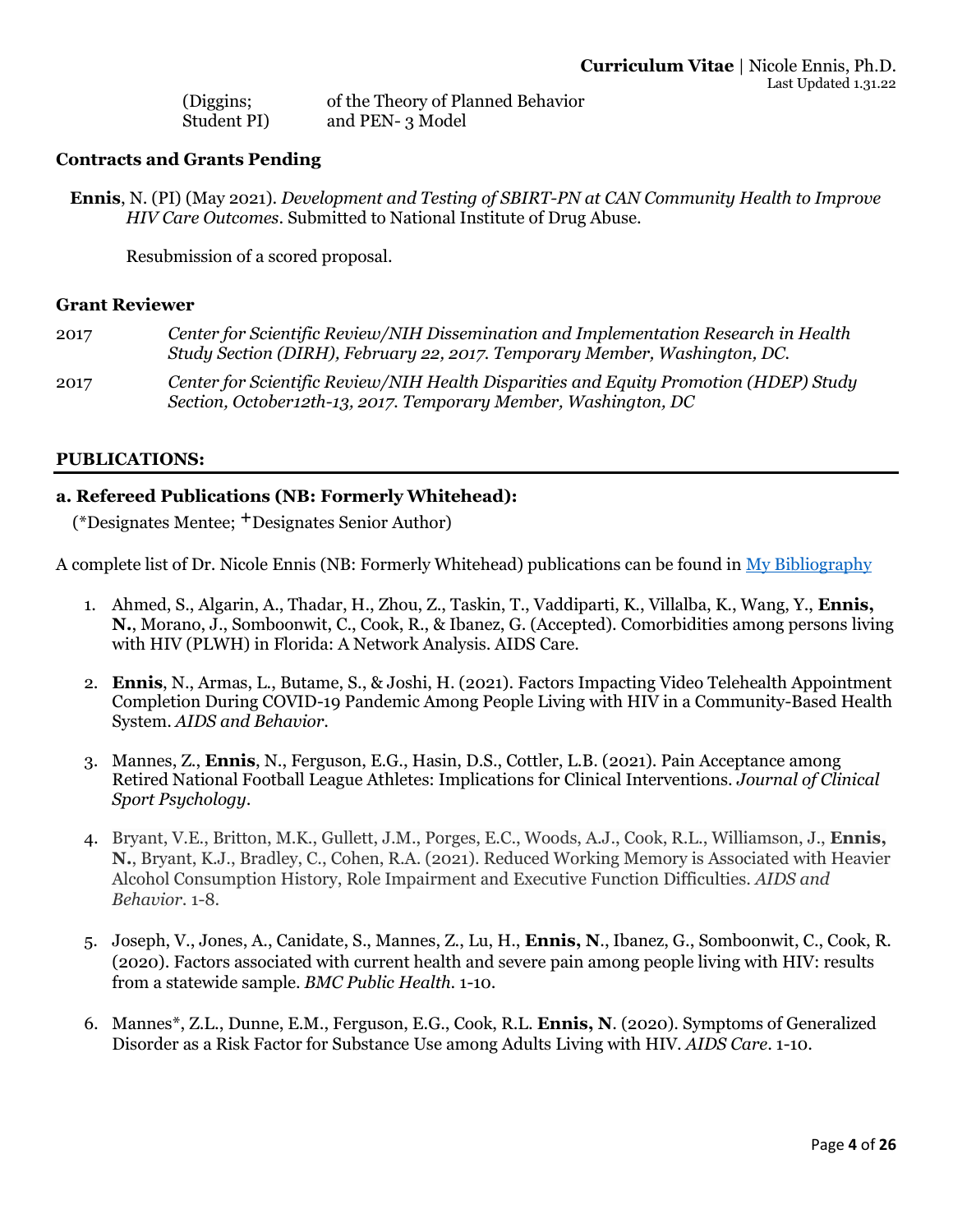- 7. Canidate, S.S., Cook, C. L., Varma, D., Carnaby, G.D., **Ennis, N**., Stetten, N., & Cook, R.L. (2020). Recruitment, experience, and retention among women with HIV and hazardous drinking participating in a clinical trial. *BMC Public Health*. 20, 1169.
- 8. Bryant, V.E., Gullett, J.M., Porges, E.C., Cook, R.L., Bryant, K.J., Woods, A.J., Williamson, J. **Ennis**, **N.**, & Cohen, R.A. (2020). History of Alcohol Consumption and HIV Status Related to Functional Connectivity Differences in the Brain During Working Memory Performance. *Current HIV Research*. 18(3), 181-193.
- 9. Mannes\*, Z. L., Ferguson\*, E.G., Perlstein, W.M., Waxenberg, L.B., Cottler, L.B., **Ennis, N**+. (2020). Negative Health Consequences of pain catastrophizing among retired National Football League athletes. *Health Psychology*. 39(5), 452-462.
- 10. Dunne\*, E. M., Striley, C. W., Mannes\*, Z. L., Asken, B. M., **Ennis,** N., & Cottler, L. B. (2020). Reasons for Prescription Opioid Use While Playing in the National Football League as Risk Factors for Current Use and Misuse Among Former Players. Clinical journal of sport medicine, 30(6), 544-549.
- 11. **Ennis, N.**, Cartagena, G. (2019). Therapeutic writing as a tool to facilitate therapeutic process in the context of living with HIV: A case study examining partner loss. *Psychotherapy*. 57(1), 68-74.
- 12. Chichetto, N. E., Mannes\*, Z. L., Allen, M. K., Cook, R. L., & **Ennis**, **N+**. (2019). HIV care provider perceptions and approaches to managing unhealthy alcohol use in primary HIV care settings: a qualitative study. *Addiction science & clinical practice*, *14*(1), 1-11.
- 13. Dunne\*, E. M., Cook, R. L., & **Ennis, N+**. (2019). Non-planning Impulsivity But Not Behavioral Impulsivity is Associated with HIV Medication Non-adherence. *AIDS and Behavior*, *23*(5), 1297-1305.
- 14. Ferguson\*, E. G., Mannes\*, Z. L., & **Ennis, N+.** (2019). Is marijuana use associated with lower inflammation? Results from waves III and IV of the national longitudinal study of adolescent to adult health. *Drug and alcohol dependence*, *198*, 162-167.
- 15. Mannes\*, Z. L., Hearn\*, L. E., Zhou, Z., Janelle, J. W., Cook, R. L., & **Ennis, N+.** (2019). The association between symptoms of generalized anxiety disorder and appointment adherence, overnight hospitalization, and emergency department/urgent care visits among adults living with HIV enrolled in care. *Journal of behavioral medicine*, *42*(2), 330-341.
- 16. Mannes\*, Z. L., Bryant, V. E., Burrell\*, L. E., Lu, H., Ferguson\*, E. G., Zhou, Z., ... & **Ennis, N+.** (2019). The prevalence and patterns of substance use by birth cohort among HIV-positive adults in Florida. *Aging & mental health*, *23*(4), 515-523.
- 17. Jones, A. A., Gerke, T., **Ennis, N**., Striley, C. W., Crecelius, R., Sullivan, J. E., & Cottler, L. B. (2019). Order in the court? The association between substance use, exposure to violence, risky sexual behaviors & observed court behaviors among women involved in the criminal justice system. Journal of the National Medical Association, 111(2), 134-147.
- 18. Mannes, Z. L., Waxenberg, L. B., Perlstein, W. M., Burrell, L. E. II, Ferguson, E. G., Edwards, M. E., **Ennis, N.** (2019). Prevalence and Correlates of Psychological Distress among Retired Elite Athletes: A Systemic Review. International Review of Sport and Exercise Psychology. 12(1):265-294.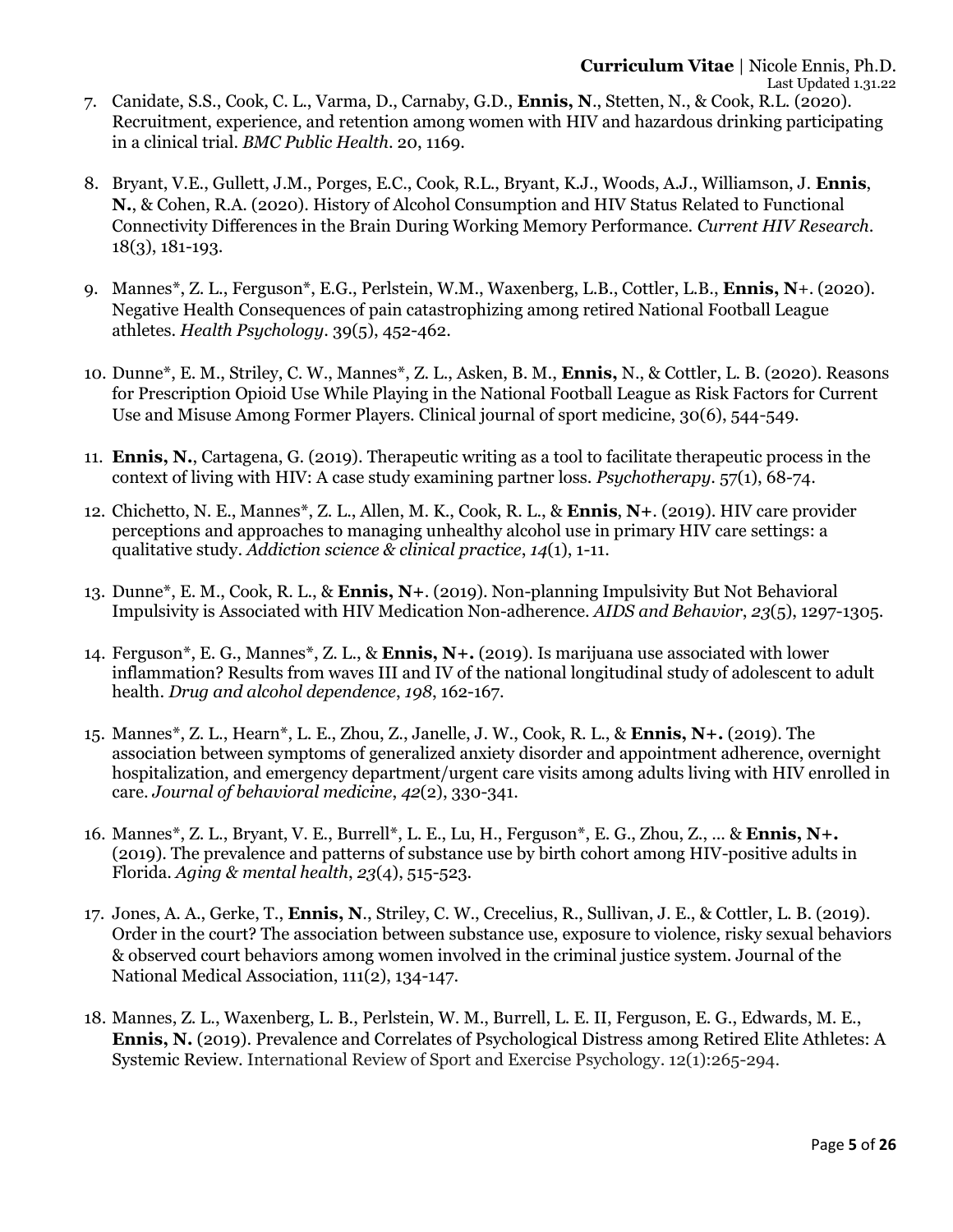- 19. **Ennis, N**., Bryant, V., & Mannes\*, Z. (2019). Value of perceived support on depressive symptoms and hazardous drinking among underserved HIV+ adults 50 and older. Psychology, health & medicine, 24(3), 355-361.
- 20. Wijayabahu, A. T., Zhou, Z., Cook, R. L., Brumback, B., **Ennis, N**., & Yaghjyan, L. (2019). Healthy behavioral choices and cancer screening in persons living with HIV/AIDS are different by sex and years since HIV diagnosis. *Cancer Causes & Control*, *30*(3), 281-290.
- 21. Chichetto, N. E., Plankey, M. W., Abraham, A. G., Sheps, D. S., **Ennis, N**., Chen, X., ... & Cook, R. L. (2019). The Impact of Past and Current Alcohol Consumption Patterns on Progression of Carotid Intima‐Media Thickness Among Women and Men Living with HIV Infection. Alcoholism: Clinical and Experimental Research, 43(4), 695-703.
- 22. Wippold, G.M., Tucker, C.M., Smith, T.M., **Ennis, N**., Kang, S., Guastello, A.D., ... Desmond, F.F. (2019). An Examination of Health-Promoting Behaviors Among Hispanic Adults Using an Activation and Empowerment Approach. *Progress in Community Health Partnerships: Research, Education, and Action 13*(1), 9-17.
- 23. Jones, A. A., Gerke, T., Striley, C. W., Osborne, V., **Whitehead, N.**, & Cottler, L. B. (2019). A longitudinal analysis of the substance abuse, violence, and HIV/AIDS (SAVA) syndemic among women in the criminal justice system. *Journal of psychoactive drugs*, *51*(1), 58-67.
- 24. Cook, C. L., Canidate, S., **Ennis, N**., & Cook, R. L. (2018). Types and delivery of emotional support to promote linkage and engagement in HIV care. *Patient preference and adherence*, *12*, 45.
- 25. Mannes\*, Z. L., Ferguson\*, E. G., Burrell\*, L. E., Cook, R. L., & **Ennis, N+.** (2018). Brief report: the association between recreational versus therapeutic marijuana use on hazardous alcohol consumption and alcohol-associated behavioral consequences among adults living with HIV in Florida. *Harm reduction journal*, *15*(1), 61.
- 26. Mannes\*, Z. L., Burrell\*, L. E., II, E. G. F., Zhou, Z., Lu, H., Somboonwit, C., ... & **Ennis, N+**. (2018). The association of therapeutic versus recreational marijuana use and antiretroviral adherence among adults living with HIV in Florida. *Patient preference and adherence*, *12*, 1363.
- 27. Kelso-Chichetto, N. E., Plankey, M., Abraham, A. G**., Ennis, N**., Chen, X., Bolan, R., & Cook, R. L. (2018). Association between alcohol consumption trajectories and clinical profiles among women and men living with HIV. *The American journal of drug and alcohol abuse*, *44*(1), 85-94.
- 28. Jones, A. A., Gerke, T., Striley, C. W., **Whitehead, N**., Osborne, V., & Cottler, L. B. (2018). One step at a time: a latent transitional analysis on changes in substance use, exposure to violence, and HIV/AIDS risk behaviors among female offenders. *American journal of criminal justice*, *43*(3), 471-485.
- 29. Tucker, C. M., Smith, T. M., Wippold, G. M., **Whitehead, N. E**., Morrissette, T. A., Williams, J. L., ... & Crosier, B. S. (2017). Impact of a university-community partnership approach to improving health behaviors and outcomes among overweight/obese Hispanic adults. *American journal of lifestyle medicine*, *11*(6), 479-488.
- 30. Feldman, E. B., Balise, R., Schiff, E., **Whitehead, N**., & Thomas, E. (2017). Barriers to hepatitis C screening in a minority population: a comparison of hepatitis C and human immunodeficiency virus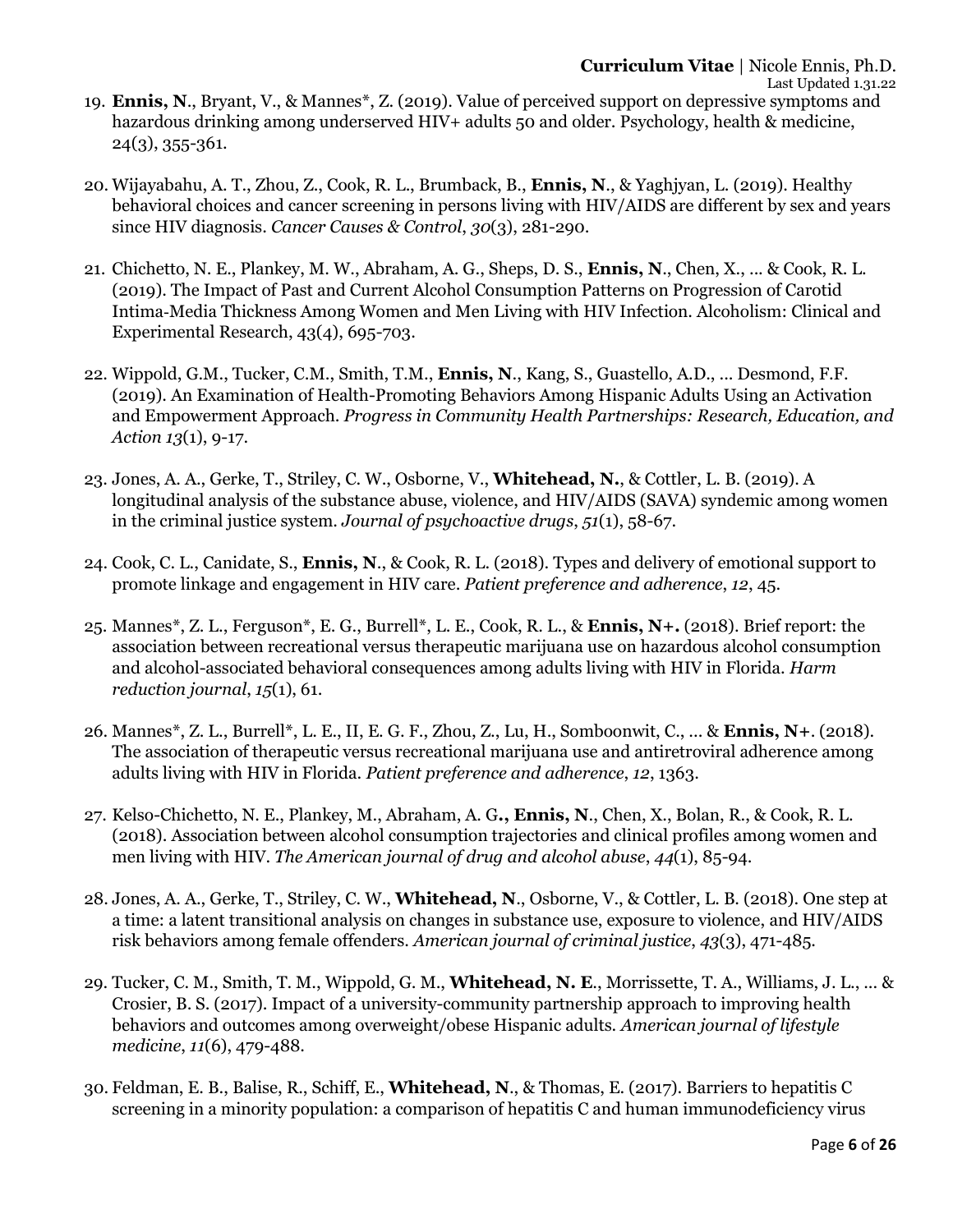screening rates at a community STD clinic in Miami, Florida. *Journal of community health*, *42*(5), 921- 925.

- 31. Cook, R. L., Zhou, Z., Kelso-Chichetto, N. E., Janelle, J., Morano, J. P., Somboonwit, C., ... & **Ennis, N**. (2017). Alcohol consumption patterns and HIV viral suppression among persons receiving HIV care in Florida: an observational study. *Addiction science & clinical practice*, *12*(1), 22.
- 32. Kacel, E. L., **Ennis, N**., & Pereira, D. B. (2017). Narcissistic personality disorder in clinical health psychology practice: case studies of comorbid psychological distress and life-limiting illness. *Behavioral Medicine*, *43*(3), 156-164.
- 33. Diggins\*, A. D., Hearn\*, L. E., Lechner, S. C., Annane, D., Antoni, M. H., & **Whitehead, N. E+.** (2017). Physical activity in Black breast cancer survivors: implications for quality of life and mood at baseline and 6‐month follow‐up. *Psycho‐oncology*, *26*(6), 822-828.
- 34. Mannes\*, Z. L., Burrell\* II, L. E., Dunne\*, E. M., Hearn\*, L. E., & **Whitehead, N. E.** (2017). Contextualizing psychosocial determinants of alcohol use by age cohorts of adults living with HIV, ages 50 and older. *Journal of the Association of Nurses in AIDS Care*, *28*(2), 279-288.
- 35. **Whitehead, N. E**. (2017). Commentary on Des Jarlais et al.(2017): Robust public health policies as a way forward in the HIV epidemic. *Addiction (Abingdon, England)*, *112*(2), 299.
- 36. Coatsworth, A. M., Scheidell, J. D., Wohl, D. A., **Whitehead, N. E.**, Golin, C. E., Judon-Monk, S., & Khan, M. R. (2017). HIV-related sexual risk among African American men preceding incarceration: associations with support from significant others, family, and friends. *Journal of Urban Health*, *94*(1), 136-148.
- 37. Okafor, C. N., Zhou, Z., Burrell\*, L. E., Kelso, N. E., **Whitehead, N. E**., Harman, J. S., ... & Cook, R. L. (2017). Marijuana use and viral suppression in persons receiving medical care for HIV-infection. *The American journal of drug and alcohol abuse*, *43*(1), 103-110.
- 38. Trenz, R. C., Scherer, M**., Whitehead, N. E**., & Latimer, W. W. (2016). Alcohol use severity and sexual risk behavior among female substance users. *Substance use & misuse*, *51*(13), 1716-1723.
- 39. Mannes\*, Z. L., Burrell\*, L. E., Bryant, V. E., Dunne\*, E. M., Hearn\*, L. E., & **Whitehead, N. E+.** (2016). Loneliness and substance use: The influence of gender among HIV+ Black/African American adults 50+. *AIDS care*, *28*(5), 598-602.
- 40. James, D. C., Harville, C., **Whitehead, N**., Stellefson, M., Dodani, S., & Sears, C. (2016). Willingness of African American women to participate in e-Health/m-Health research. *Telemedicine and e-Health*, *22*(3), 191-197.
- 41. Hearn\*, L. E., **Whitehead, N. E**., Dunne\*, E. M., & Latimer, W. W. (2015). Correlates of trichomonas vaginalis among middle age and older adults who use drugs. *Substance use & misuse*, *50*(12), 1501- 1509.
- 42. Dunne\*, E. M., Burrell\*, L. E., Diggins\*, A. D., **Whitehead, N. E**., & Latimer, W. W. (2015). Increased risk for substance use and health‐related problems among homeless veterans. *The American journal on addictions*, *24*(7), 676-680.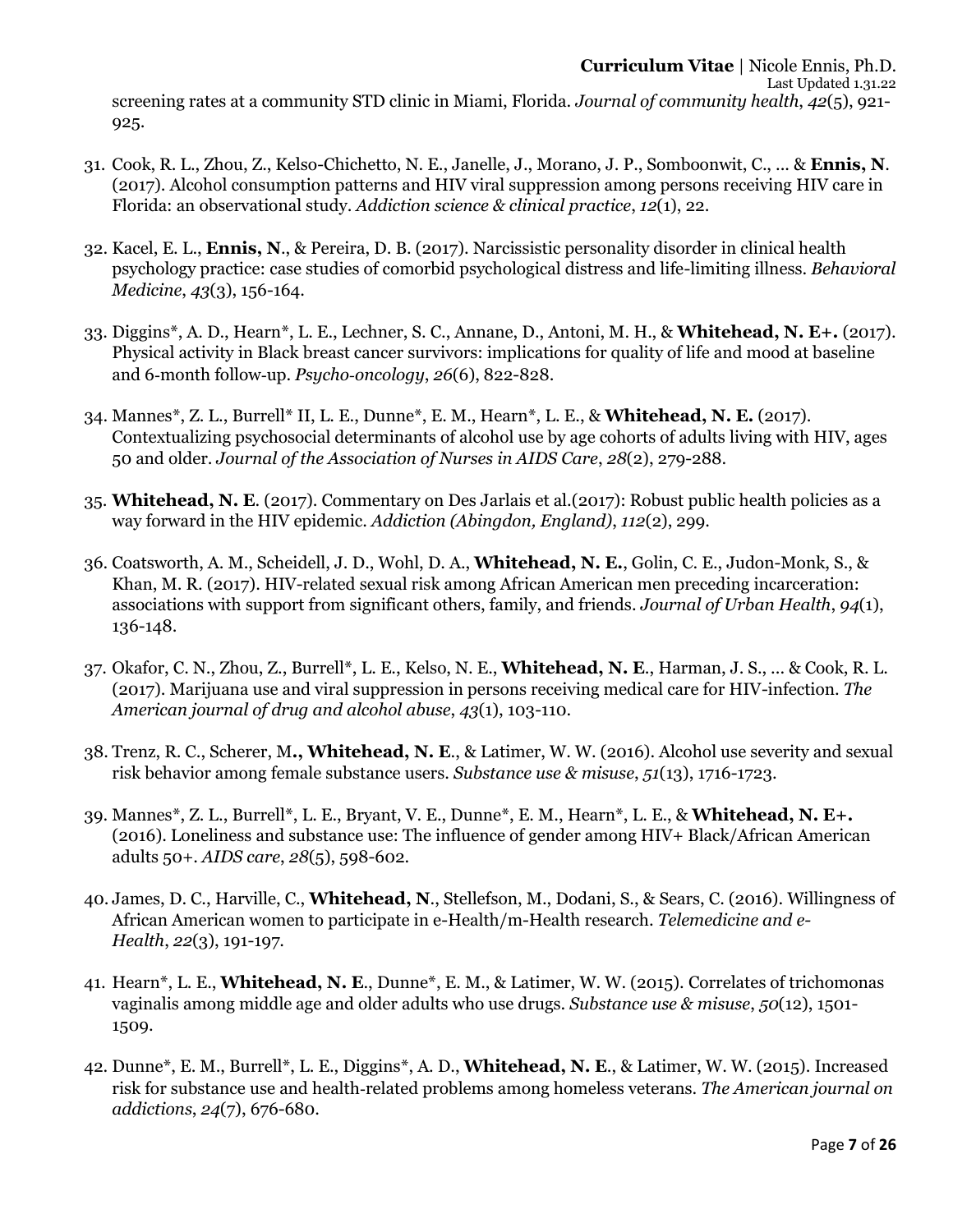- 43. Hill-Jarrett, T., **Whitehead, N**., Bauer, R., Huggins-Manley, A., & Cohen, R. (2015). C-95 Rasch Analysis of the Frontal Systems Behavior Scale (FrSBe) in a Human Immunodeficiency Virus (HIV) Sample. *Archives of Clinical Neuropsychology*, *30*(6), 597-598.
- 44. Bryant, V. E., **Whitehead, N. E**., Burrell\*, L. E., Dotson, V. M., Cook, R. L., Malloy, P., ... & Cohen, R. A. (2015). Depression and apathy among people living with HIV: implications for treatment of HIV associated neurocognitive disorders. *AIDS and Behavior*, *19*(8), 1430-1437.
- 45. Hearn\*, L. E., **Whitehead, N. E**., Khan, M. R., & Latimer, W. W. (2015). Time since release from incarceration and HIV risk behaviors among women: The potential protective role of committed partners during re-entry. *AIDS and Behavior*, *19*(6), 1070-1077.
- 46. **Whitehead, N. E.**, & Hearn\*, L. E. (2015). Psychosocial interventions addressing the needs of Black women diagnosed with breast cancer: a review of the current landscape. *Psycho‐Oncology*, *24*(5), 497- 507.
- 47. Lechner, S. C., **Whitehead, N. E**., Vargas, S., Annane, D. W., Robertson, B. R., Carver, C. S., ... & Antoni, M. H. (2014). Does a community-based stress management intervention affect psychological adaptation among underserved black breast cancer survivors?. *Journal of the National Cancer Institute Monographs*, *2014*(50), 315-322.
- 48. Keen II, L., **Whitehead, N. E**., Clifford, L., Rose, J., & Latimer, W. (2014). Perceived barriers to treatment in a community-based sample of illicit-drug-using African American men and women. *Journal of psychoactive drugs*, *46*(5), 444-449.
- 49. **Whitehead, N. E**., Hearn\*, L., Trenz, R. C., Burrell\*, L. E., & Latimer, W. W. (2014). Age cohort differences in illicit drug use and hepatitis C among African American substance users. *Journal of addictive diseases*, *33*(4), 314-321.
- 50. Keen II, L., Dyer, T. P., **Whitehead, N. E**., & Latimer, W. (2014). Binge drinking, stimulant use and HIV risk in a sample of illicit drug using heterosexual Black men. *Addictive behaviors*, *39*(9), 1342- 1345.
- 51. **Whitehead, N. E.**, Hearn\*, L. E., & Burrell\*, L. (2014). The association between depressive symptoms, anger, and perceived support resources among underserved older HIV positive Black/African American adults. *AIDS patient care and STDs*, *28*(9), 507-512.
- 52. Jose Miguez-Burbano, M., Espinoza, L., **Ennis Whitehead, N**., E Bryant, V., Vargas, M., L Cook, R., ... & Deshratan, A. (2014). Brain derived neurotrophic factor and cognitive status: the delicate balance among people living with HIV, with and without alcohol abuse. *Current HIV research*, *12*(4), 254-264.
- 53. **Whitehead, N. E.**, Hearn\*, L. E., Marsiske, M., Kahn, M. R., & Latimer, W. W. (2014). Awareness of biologically confirmed HCV among a community residing sample of drug users in Baltimore city. *Journal of community health*, *39*(3), 487-493.
- 54. **Whitehead, N. E**., Trenz, R. C., Keen, L., Rose, J., & Latimer, W. W. (2014). Younger versus older African Americans: patterns and prevalence of recent illicit drug use. *Journal of ethnicity in substance abuse*, *13*(2), 126-138.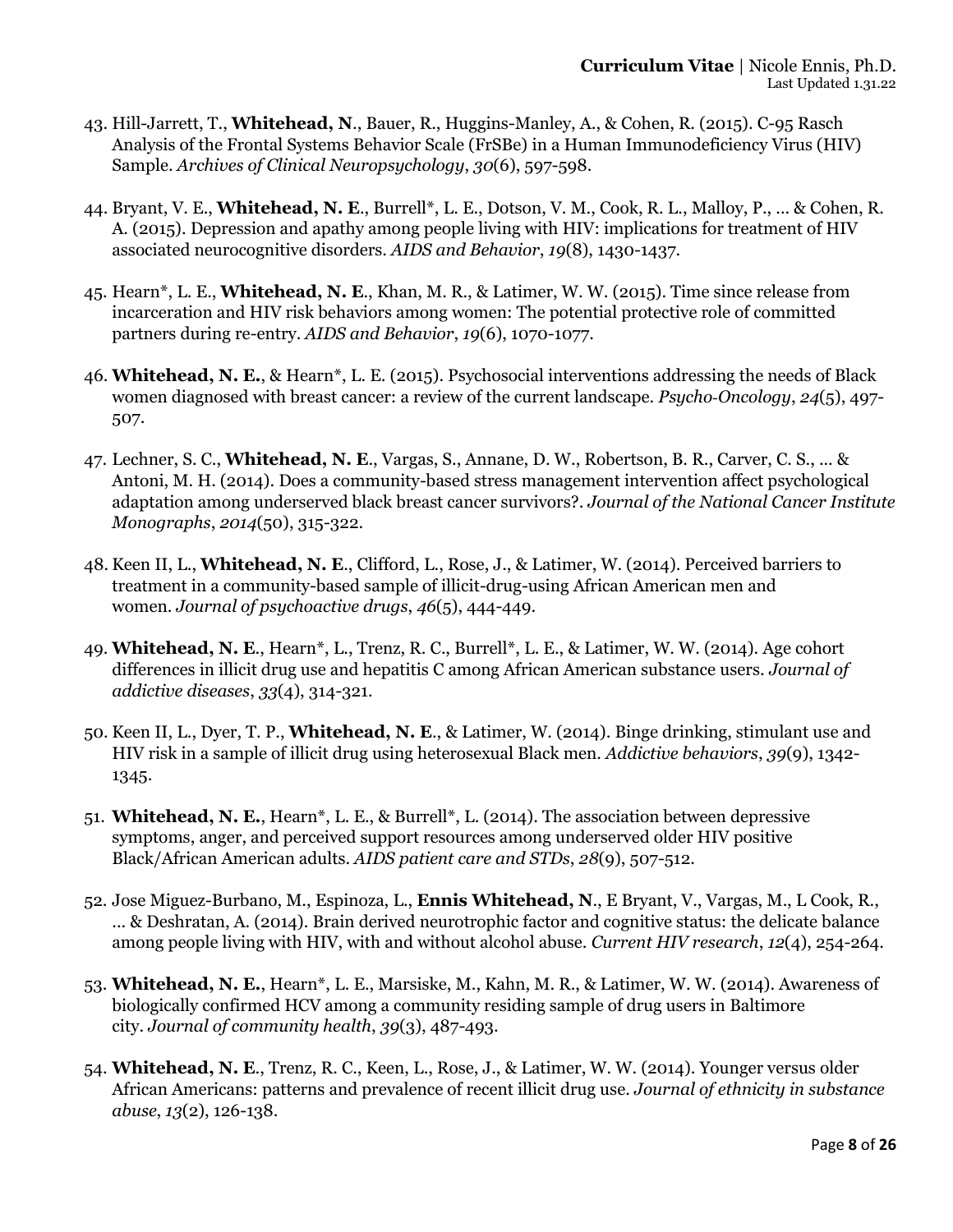- 55. Lopez, C. R., Antoni, M. H., Seay, J., Potter, J., O'Sullivan, M., Fletcher, M. A., ... & **Whitehead, N.** (2013). Stress Management, Depression, and Immune Status in Lower‐Income Racial/Ethnic Minority Women Co‐infected with HIV and HPV. *Journal of applied biobehavioral research*, *18*(1), 37-57.
- 56. Lechner, S. C., **Ennis-Whitehead, N**., Robertson, B. R., Annane, D. W., Vargas, S., Carver, C. S., & Antoni, M. H. (2013). Adaptation of a psycho-oncology intervention for black breast cancer survivors: project CARE. *The Counseling Psychologist*, *41*(2), 286-312.
- 57. Jensen, S. E., Pereira, D. B., **Whitehead, N**., Buscher, I., McCalla, J., Andrasik, M., ... & Antoni, M. H. (2013). Cognitive–behavioral stress management and psychological well-being in HIV+ racial/ethnic minority women with human papillomavirus. *Health Psychology*, *32*(2), 227.
- 58. Antoni, M. H., Pereira, D. B., Marion, I., **Ennis, N**., Andrasik, M. P., Rose, R., ... & Efantis-Potter, J. (2008). Stress management effects on perceived stress and cervical neoplasia in low-income HIVinfected women. *Journal of psychosomatic research*, *65*(4), 389-401.
- 59. Rose, R. C., Peake, M. R., **Ennis, N.,** Pereira, D. B., & Antoni, M. H. (2005). Depressive symptoms, intrusive thoughts, sleep quality and sexual quality of life in women co-infected with human immunodeficiency virus and human papillomavirus. *Chronic illness*, *1*(4), 281-287.
- 60. Druley, J. A., Stephens, M. A. P., Martire, L. M., **Ennis, N**., & Wojno, W. C. (2003). Emotional congruence in older couples coping with wives' osteoarthritis: Exacerbating effects of pain behavior. *Psychology and Aging*, *18*(3), 406.
- 61. Hobfoll, S. E., Johnson, R. J., **Ennis, N**., & Jackson, A. P. (2003). Resource loss, resource gain, and emotional outcomes among inner city women. *Journal of personality and social psychology*, *84*(3), 632.
- 62. **Ennis, N. E**., Hobfoll, S. E., & Schröder, K. E. (2000). Money doesn't talk, it swears: How economic stress and resistance resources impact inner‐city women's depressive mood. *American Journal of Community Psychology*, *28*(2), 149-173.
- 63. MacKenzie, J. E., Hobfoll, S. E**., Ennis, N**., Kay, J., Jackson, A., & Lavin, J. (1999). Reducing AIDS risk among inner-city women: a review of the Collectivist Empowerment AIDS Prevention (CE-AP) Program. *Journal of the European Academy of Dermatology and Venereology*, *13*(3), 166-174.
- 64. **Ennis, N. E**. (1998). The impact of economic stress, mastery, and social support on depressive mood among inner-city women (Doctoral dissertation, Kent State University).

# **b. Books, Contributors of Chapter**

- 1. Rozensky, R.H., Pereira, D.B., & **Whitehead, N.E**. (2016). Health psychology assessment. In J. Norcross, G. VandenBos, & D. Freedheim (Editors-in-Chief), L. Campbell, M. Domenech Rodriguez, R. Krishnamurthy, B. Olatunji, & N. Pole (Associate Editors), APA handbook of clinical psychology: Volume 3. Applications and Methods. Washington, DC: American Psychological Association.
- 2. Hobfoll, S., **Ennis, N**., & Kay, J. (2000). The role of resources in the context of interpersonal loss. In Loss and Trauma General and Close relationship Perspectives (Eds.) J. H. Harvey & E. D. Miller (pp.267-285). New York. Brunner-Routledge.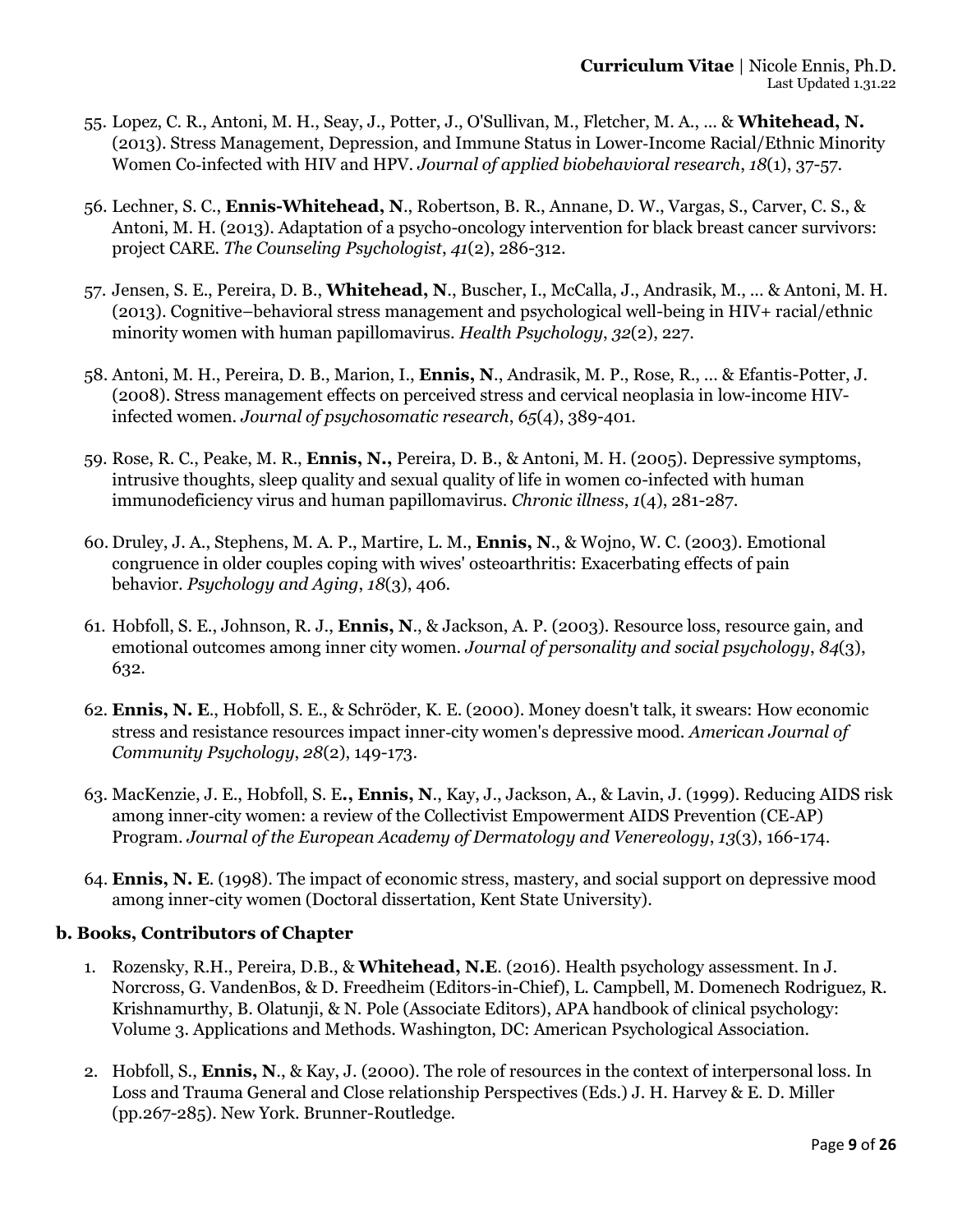### **c. Unpublished Manuscripts**

- 1. Lechner, S.C., **Whitehead N.E**., Annane, D.W., Robertson, B.R., & Colas, N.R. (2008). The Life Burdens Scale. Unpublished measure.
- 2. Antoni, M.H., Lechner, S.C, **Whitehead, N**., & Schneiderman, N. (2008). Project CARE: Supporting Black Women as they Cope, Adapt, Renew and Empower after Breast Cancer Treatment. Unpublished Treatment manual.

#### **ABSTRACTS:**

- 1. Mannes\*, Z.L., Dunne, E.M., Ferguson, E.G., Cottler, L.B., Ennis, N. (2020). History of opioid use as a risk factor for current use and mental health consequences among retired National Football League athletes: A 9-year follow-up investigation. *Drug and Alcohol Dependence*, 215:108251.
- 2. Kacel, E.L., Markham, M.J., Castagno, J., Cardenas-Goicoechea, J., Estores, I.M., Dale, C., Ballou, S., Hanvey, G., Yoon, S., **Ennis, N**., & Price C.C. (2020). Feasibility of a comprehensive yoga intervention for fear of cancer recurrence management in newly diagnosed gynecologic cancers. *Psycho-Oncology*. 29, 99.
- 3. Dunne\*, E.M., Striley, C.W., **Whitehead**, **N.E**., Cottler, L. (2017). Reasons for prescription opioid misuse while playing in the NFL associated with current use and misuse among retired players. *Drug and Alcohol Dependence, 171*, e57.
- 4. Okafor, E., Zhou, Z., Burrell\*, L., Kelso, N., **Whitehead N.E**., Harman J.S., Cook, C.L., Cook, R.L. (2017). Marijuana use and viral suppression in persons receiving medical care for HIVinfection. *The American Journal of Drug and Alcohol Abuse, 43(1),* 103.
- 5. Cook, R.L., Zhou, Z., Janelle, J., Cook, C.L., **Whitehead, N**., Cohen, R., Morano, J., Somboonwit, C., Carter, W., Bryant, K. (2016). Alcohol Consumption Patterns and HIV Viral Load Suppression within the Florida Cohort: An Important Link in the HIV Continuum of Care. *Alcoholism-Clinical and Experimental Research, 40,* 161A.
- 6. Hill-Jarrett, T., **Whitehead, N**., Bauer, R., Huggins-Manley, A., Cohen, R. (2015). C-95Rasch Analysis of the Frontal Systems Behavior Scale (FrSBe) in a Human Immunodeficiency Virus (HIV) Sample. *Archives of Clinical Neuropsychology, 30 (6)*, 597.
- 7. **Whitehead, N.E**., Hearn\*, L.E., & Burrell\*, L.E. (2015). Understanding Factors Influencing Illicit Drug Use Among Undeserved HIV+ Adults 50 and Older. *Annals of Behavioral Medicine, 49*, S233.
- 8. Dunne\*, E., Diggins\*, A., Burrell\*, L., **Whitehead, N. E**., Latimer, W.W. (2015), Increased risk of substance use and health-related problems among male homeless veterans. *Drug and Alcohol Dependence, 100(156)*, e61.
- 9. Diggins\*, A., **Whitehead, N.E**., Annane, D., Carver, C., Antoni, M., & Lechner, S. (2015). Physical Activity Serves Protective Functions for Black Breast Cancer Survivors. *Annals of Behavioral Medicine 49,* S186.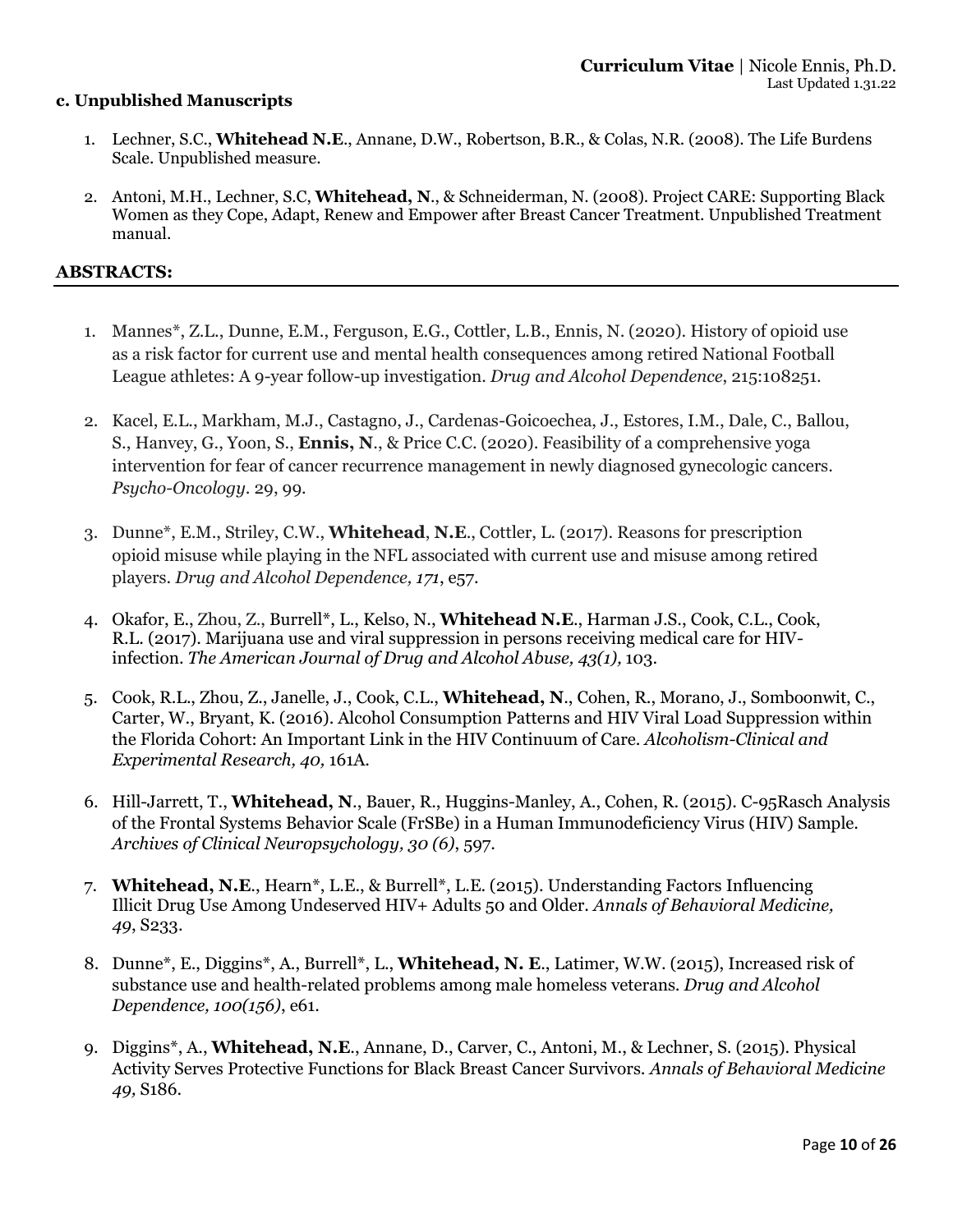- 10. Wheeler, P., **Whitehead, N.E**., Hearn\*, L., & Latimer, W.W. (2015). Knowledge about the transmission of HIV and HCV: A comparison between injection drug users and non-injection drug users. *Drug & Alcohol Dependence, 146*, e21.
- 11. Coatsworth, A. Wohl, D., **Whitehead, N**., Scheidell, J., Golin, C., Monk, S., Brown, S., & Khan, M., (2014). Family, Friend, and Significant Other Support and HIV-related Drug and Sex Risk Prior to Incarceration among African American Men in Prison. *Drug & Alcohol Dependence, 146*, e248.
- 12. **Whitehead, N.E.**, Keen, L., Trenz, R., Rose, J., & Latimer, W.W. (2014). Differences in drug use patterns and HCV among African-American adult drug users. *Drug & Alcohol Dependence, 140*, e242.
- 13. Hearn\*, L., **Whitehead, N.E.**, Khan, M., & Latimer, W. (2014). The association between incarceration history and HIV-related drug risk behaviors. *Drug & Alcohol Dependence, 140*, e84.
- 14. Lechner, S.C., Vargas, S., **Ennis-Whitehead, N**., Annane, D., Robertson, B., Carver, C.S., & Antoni, M.H. (2014). Does a Community-based Stress Management Intervention Affect Outcomes Among Underserved Black Breast Cancer Survivors? *Annals of Behavioral Medicine 47*, S166.
- 15. Hearn\*, L.E., **Whitehead, N.E**., Dunne\*, E.M., & Latimer, W.W. (2014). Age and chronic drug use may increase susceptibility to Trichomonas vaginalis among middle age and older adults. *Annals of behavioral Medicine 47*, S227.
- 16. Bryant, V.E., **Whitehead, N.E**., Cook, R.L., Cohen, R.A. (2014). History of problem drinking is related to learning, memory and global deficits as a function of HIV and hepatitis C status. *Alcoholism: Clinical & Experimental Research, 38,* 275A.
- 17. Lechner, S.C., Vargas, S., **Whitehead, N.E.,** Annane, D.W., Robertson, B.R., & Antoni, M.H. (2012). Subjective social status predicts psycho-oncology outcomes in black breast cancer survivors. *Annals of Behavioral Medicine 43,* S87.
- 18. Lechner, S.C., **Whitehead, N.E**., Annane, D.W., Robertson, B.R., Antoni, M.H., Kobetz-Kerman, E., Phillips, A., Vargas, S., Hazan, G., Carver, C. S. (2012). Acceptability and feasibility of an evidencebased stress management intervention adapted for black breast cancer survivors. *Psycho-oncology, 21*, 33.
- 19. Antoni, M. H., Pereira, D. B., Marion, I., **Ennis, N**., Andrasik, M. P., Rose, R., ... & Efantis-Potter, J. (2009). Stress management effects on perceived stress and cervical neoplasia in low-income HIVinfected women (vol 65, pg 389, 2008). *Journal of Psychosomatic Research, 67(5),* 463.
- 20. Antoni, M., Pereira, D., **Ennis, N.**, Marion, I., McCalla, J., Peake, M., & Fletcher, M. (2007). Cognitivebehavioral stress management reduces urinary cortisol and cervical neoplasia among HIV plus women with human papillomavirus (HPV) infection. *Psycho-Oncology, 16*, S96.
- 21. **Ennis, N.,** Pereira, D.B., Danielson, A., Peake, M., Ashby, M., Kumar, M., O'Sullivan, M.J., Antoni, M.H. (2002). The relationship between mood disturbance and cortisol in HIV+ women with HPV infection. *Psychosomatic Medicine, 64,* 113.

# **PAPER & POSTER PRESENTATIONS:**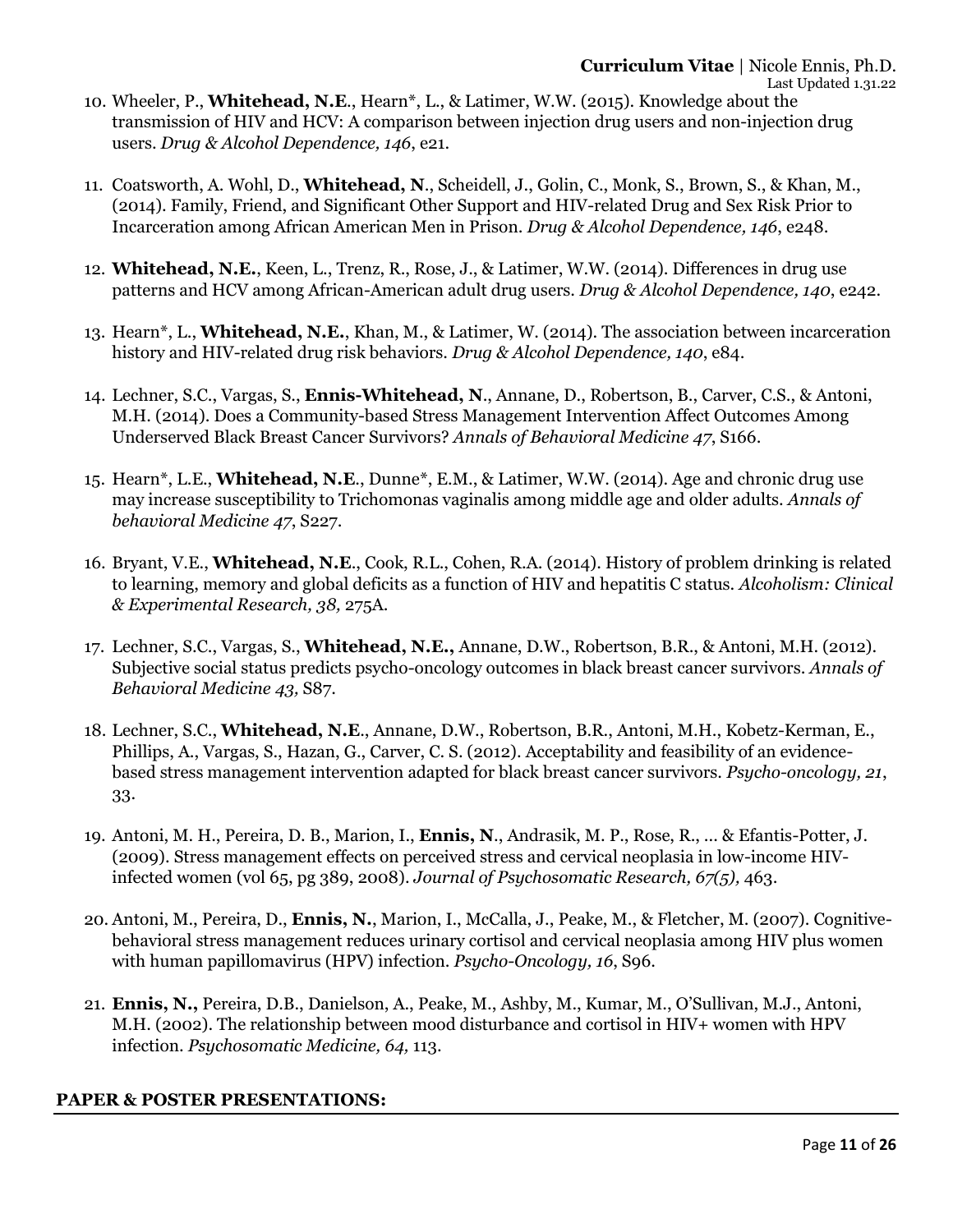### (\*Designates Mentee)

## **a. International**

- 1. Ennis, N., Butame, S., Armas, L. (2021). Barriers Impacting Telehealth Medical Appointment Adherence Among People Living with HIV/AIDS. Paper presented at the Conference on Retroviruses and Opportunistic Infections 2021 (vCROI 2021).
- 2. Mannes\*, Z.L., L, H., Cook R., & **Whitehead, N.E+.** (June 2017). The Prevalence and Patterns of Substance Use Across Age Cohorts in HIV+ Adults Within the State of Florida. Poster presentation at the College on Problems of Drug Dependence 79th Annual Scientific Meeting, Montreal, Canada
- 3. Antoni, M., Pereira, D., **Ennis, N**., Marion, I., McCalla, J., Peake, M., ... & Fletcher, M. (September 2007). Cognitive-behavioral stress management reduces urinary cortisol and cervical neoplasia among HIV plus women with human papillomavirus (HPV) infection. In Psycho-Oncology (Vol. 16, No. 9, pp. S96-S96). The Atrium, Southern Gate, Chichester PO19 8SQ, W Sussex, England: John Wiley & Sons Ltd.
- 4. **Ennis, N.E**., Pereira, D.B., Danielson, A., Peake, M., Ashby, M., Kumar, M., O'Sullivan, M.J., Antoni, M.H. (March 2002). The relationship between mood disturbance and cortisol in HIV+ women with HPV infection. *Citation Poster* Presented at the 60th Annual Scientific Meeting of The American Psychosomatic Society. Barcelona, Spain.

### **b. National**

- 1. **Ennis, N**., Cheng, D., Blokhina, E., Raj, A., Walley, A. Y., Sisson, E., Bendiks, S., Palfai, T., Dunne\*, E., PhD, Cook, R., Krupitsky, E., Samet, J. (2019). Impulsivity and Linkage to Care Among Substance Users in St. Petersburg Russia. Poster presented at the Collaborative Perspectives on Addiction Annual Meeting, Providence, RI.
- 2. Dunne\*, E., Mannes\*, Z., Zhou, Z., Cook, R., & **Ennis, N+.** (2019). Depression and Prescription Opioid Misuse among People Living with HIV: The Moderating Role of Impulsivity. Poster presented at the Collaborative Perspectives on Addiction Annual Meeting, Providence, RI.
- 3. Hearn\*, L., Young, M. E., Pereira, D., Daily, K., Perlstein, W., Tiwary, K., & **Ennis, N+**. (2019). A qualitative examination of patient narrative use among women diagnosed with early-stage breast cancer. Paper presented at the American Psychosocial Oncology Society 16th Annual Meeting, Atlanta, GA.
- 4. Ferguson\*, E. & **Ennis, N+**. (2018). The Association between Marijuana Use and C -reactive protein: A Longitudinal Analysis. Paper Presented at the Add Health Users Conference, Bethesda, MD
- 5. Mannes\*, Z.L., Ferguson\*, E., Cook R., & **Ennis, N+**. (2018). The Association between Recreational versus Therapeutic Marijuana Use on Hazardous Alcohol Consumption and Alcohol Associated Behavioral Consequences among Adults Living with HIV. Presented at College on Problems of Drug Dependence. San Diego, CA.
- 6. **Ennis, N**., Mannes\*, Z., Zhou, Z., Somboonwit, C., Spencer, E., Cook, R. (2017). Implementation of an Academic-Public Partnership to Examine the Relationship between Marijuana Use and Durable Viral Suppression. Presented at the 10th Annual Conference on the Science of Dissemination and Implementation in Health, Arlington, VA.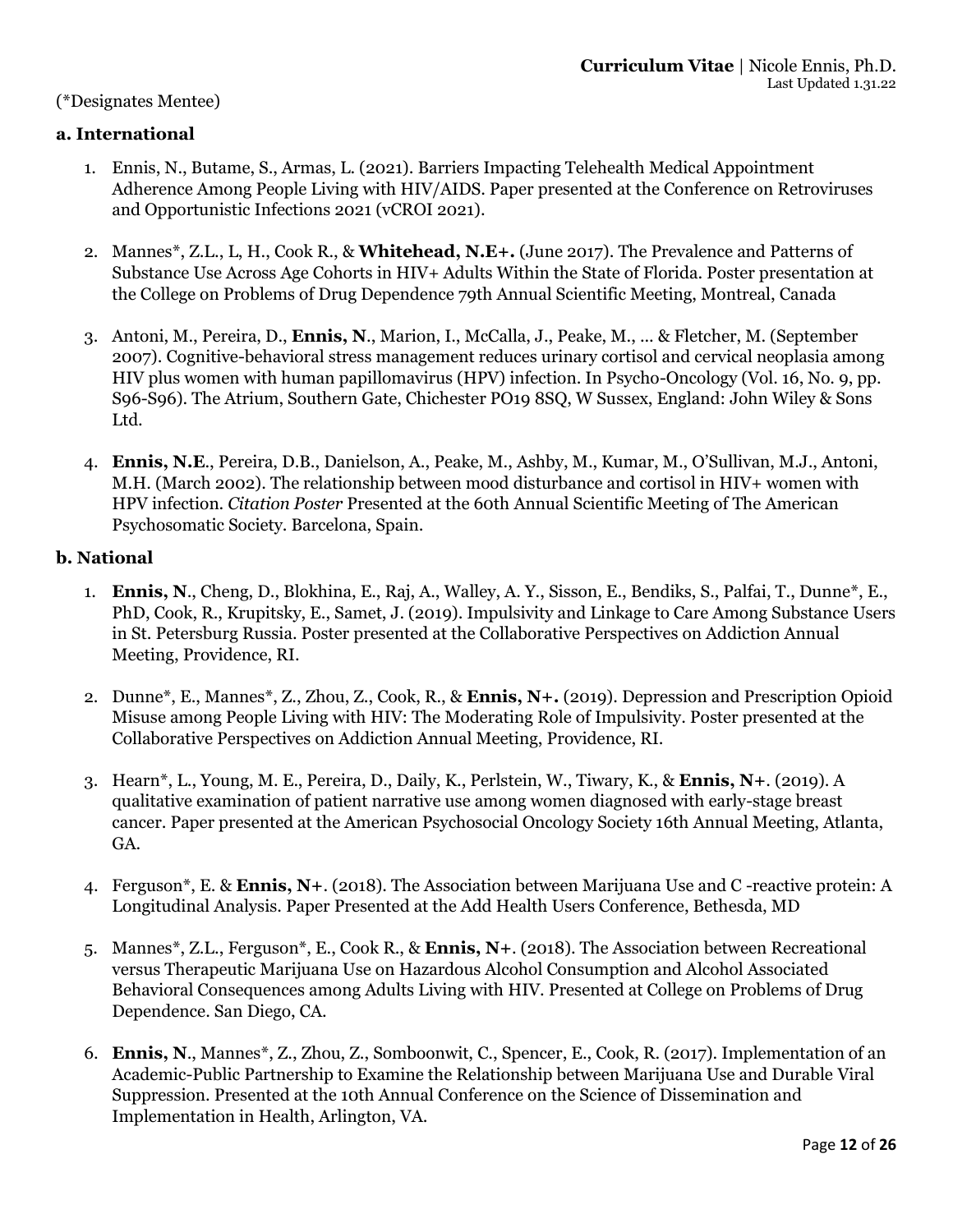- 7. **Ennis, N**., Mannes\*, Z.L., Zhou, Z., Soombonwit, C., Spencer, E., & Cook R (2017). Implementation of an Academic-Public Partnership to Examine the Relationship between Marijuna Use and Durable Viral Suppression. Poster presented at the 10th Annual Conference on the Science of Dissemination and Implementation in Health, Arlington, VA.
- 8. **Ennis, N**., Kelso-Chichetto, N., & Cook, R. (September 2017). Improving substance use interventions in HIV care in the public healthcare system: Understanding provider needs. Poster presentation at the 4th Biennial Society for Implementation Collaboration, Seattle, WA.
- 9. Diggins\*, A.D., & **Whitehead, N.E+**. (March 2017). Culture as an Asset: A Qualitative Examination of the Influence of Culture on Engagement in Physical Activity among Black Women. Oral presentation presented at the 2017 Society of Behavioral Medicine Annual Meeting, San Diego, CA.
- 10. Diggins\*, A.D., Burrell\* II, L.E. **Whitehead, N.E**., Hearn\*, L., Annane, D., Antoni, M., Lechner, S (April 2016). Physical activity in Black breast cancer survivors: implications for quality of life and mood at baseline and 6-month follow-up. Poster presentation at the 2016 Florida Statewide Graduate Student Research Symposium, Gainesville, FL.
- 11. Cook, R.L., Zhou, Z., Kelso, N., **Whitehead, N**., Cook, C., Harman, J., Bryant, K., Poschman. K.. Grigg. B. (June 2016). Does hazardous drinking contribute to gender and racial disparities in healthcare engagement and viral load suppression among persons living with HIV? Oral Presentation. 2016 Epidemiology Congress of the Americas. Miami, FL.
- 12. Cook, R. L., Zhou, Z., Janelle, J., **Whitehead, N**., Cook, C. L., Cohen, R., Morano, J.,…Bryant, K. (June 2016). Relationship of heavy drinking and binge drinking to HIV viral suppression within a new HIV cohort in Florida. Poster presented at the 2016 Annual Meeting of the Research Society on Alcoholism, New Orleans, LA.
- 13. **Whitehead, N.E**., Wheeler, P., Annane, D., Robertson, B., Antoni, M., Lechner, S.L. (2016) Racial identity attitudes and health related quality of life among Black breast cancer survivors. Paper presented at the 37th Annual Meeting of the Society of Behavioral Medicine. Washington, DC.
- 14. Cook, R.L., Zhou, Z., **Whitehead, N**., Cook, C., Brumback, B., Janelle, J., Somboonwit, C., Carter, W., Martinez, Y., Poschman, K., Bryant, K. (December 2015). Substance use, mental health symptoms, and HIV viral suppression in the new Florida Cohort. Poster presentation at the 2015 National HIV Prevention Conference (CDC). Atlanta, GA.
- 15. **Whitehead, N.E**., Lechner, S.L., & Annane, D.A. (2015). Acceptability of a digital translation of a culturally enhanced self management tool for black breast cancer survivors. Poster at the 8th Annual Conference on the Science of Dissemination and Implementation. Washington DC. December 2015.
- 16. Cook, R.L., Zhou, Z., Okafor, E., Cook, C., Burrell\*, L., **Whitehead, N.E**., Harman, J.E. (June 2015) Marijuana use and undetectable HIV viral load in persons living with HIV (PLWH) in Florida. Abstract for College on Problems of Drug Dependence (CPDD). Phoenix, AZ.
- 17. **Whitehead, N.E**., Hearn\*, L.E., & Burrell\*, L.E. (April 2015). Understanding Factors Influencing Illicit Drug Use Among Undeserved HIV+ Adults 50 and Older. Poster Presented at the Society of Behavioral Medicine Annual Meeting. San Antonio, TX.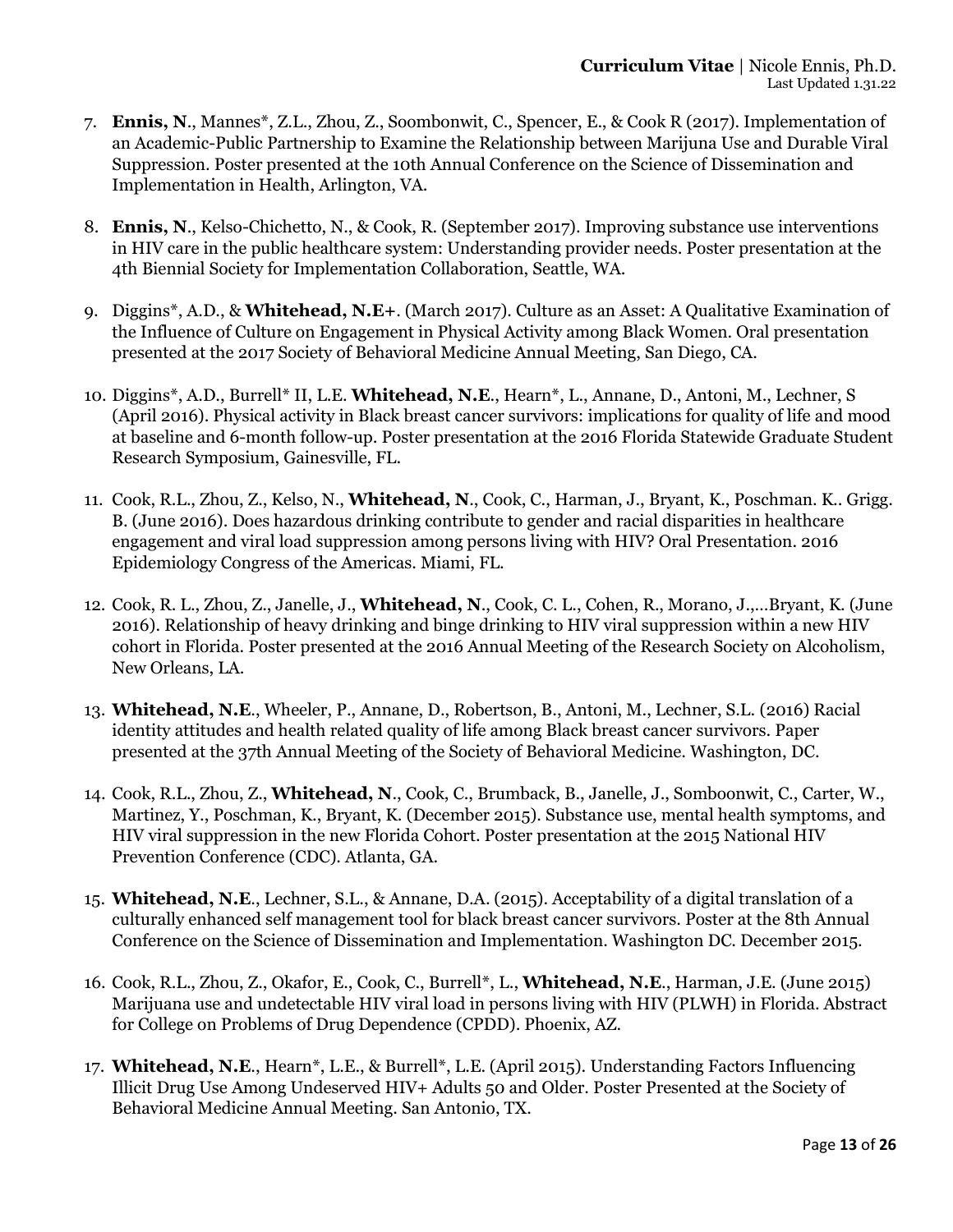- 18. Diggins\*, A., **Whitehead, N.E**., Annane, D., Carver, C., Antoni, M., & Lechner, S. (April 2015). Physical Activity Serves Protective Functions for Black Breast Cancer Survivors. Poster presented at the 2015 Society of Behavioral Medicine Conference, San Antonio, TX.
- 19. Burrell II\*, L.E., Stubbs, L., Bryant, V.E., Diggins\*, A., **Whitehead, N.E**., Cook, R., and Centers for Disease Control and Prevention (2015). STIs and Disclosure of Same-Sex Attraction: Implications for Prevention as Treatment. Poster presentation at the National AIDS Education and Service for Minorities (NAESM) Leadership Meeting. Atlanta, Georgia.
- 20. Burrell II\*, L.E., **Whitehead, N.E.,** Hearn\*, L.E., Bryant, V.E., & Latimer, W.W. (November 2014). Influence of illicit drug use on prosocial economic behaviors: Implications for treatment. Poster presentation at the 2014 American Public Health Association Conference, New Orleans, Louisiana.
- 21. Bryant, V.E., **Whitehead, N.E.**, Cook, R.L., Cohen, R.A. (June 2014). History of problem drinking is related to learning, memory and global deficits as a function of HIV and hepatitis C status. Poster to be presented at the Research Society on Alcoholism conference in June 2014, Bellevue, WA.
- 22. Wheeler\*, P. **Whitehead, N.E**., Hearn\*, L.E., Burrell\*, L., & Bryant, V.E. (June 2014). Knowledge about the transmission of HIV and HCV: A comparison between injection and non-injection drug users. Paper presented at the College of Problems on Drug Dependence, June 2014, San Juan, Puerto Rico.
- 23. Coatsworth, A. Wohl, D., **Whitehead, N**., Scheidell, J., Golin, C., Monk, S., Brown, S., & Khan, M. (June 2014). Family, Friend, and Significant Other Support and HIV-related Drug and Sex Risk Prior to Incarceration among African American Men in Prison. Poster presented at the College of Problems of Drug Dependence, June 2014, San Juan, Puerto Rico.
- 24. Burrell\* II, L.E., **Whitehead, N.E**., Hearn\*, L.E., Bryant, V.E., Diggins\*, A., & Latimer, W.W. (April 2014). Transactional Sex and Executive Functioning are Associated with Sexually Transmitted Infections in Men. Poster presentation at the 2014 Public Health and Health Professions Conference, Gainesville, Florida.
- 25. Hearn\*, L.E., Wheeler, P.B., **Whitehead, N.E**., Burrell\*, L.E., & Bryant, V.E. (January 2014). Predictors of heavy drinking among HIV+ African American adults age 50 and older: A discriminant function analysis. Poster presentation at the 2014 Southern HIV & Alcohol Research Consortium (SHARC) Conference, Miami, Florida.
- 26. Bryant, V.E., **Whitehead, N.E**., Burrell\*, L.E. II, Hearn\*, L.E., Cook, R.L., Cohen, R.A. (January, 2014). Depression, apathy and alcohol dependence: Possible prognostic indicators for HAND? Poster session presented at the Southern HIV Alcohol Research Consortium conference, Miami, FL.
- 27. Hearn\*, L.E., **Whitehead, N.E**., Dunne\*, E.M., & Latimer, W.W. (April 2014). Age and chronic drug use may increase susceptibility to Trichomonas vaginalis among middle age and older adults. Poster presentation at Society of Behavioral Medicine Annual Meeting, Philadelphia, PA.
- 28. **Whitehead, N.E**., Trenz, R., Keen, L., Rose, J., & Latimer, W. (October 2013). Race by age crossover effect: Substance use among mid life and older African Americans. Paper Presented at the 141st American Public Health Association Annual Meeting, Boston, MA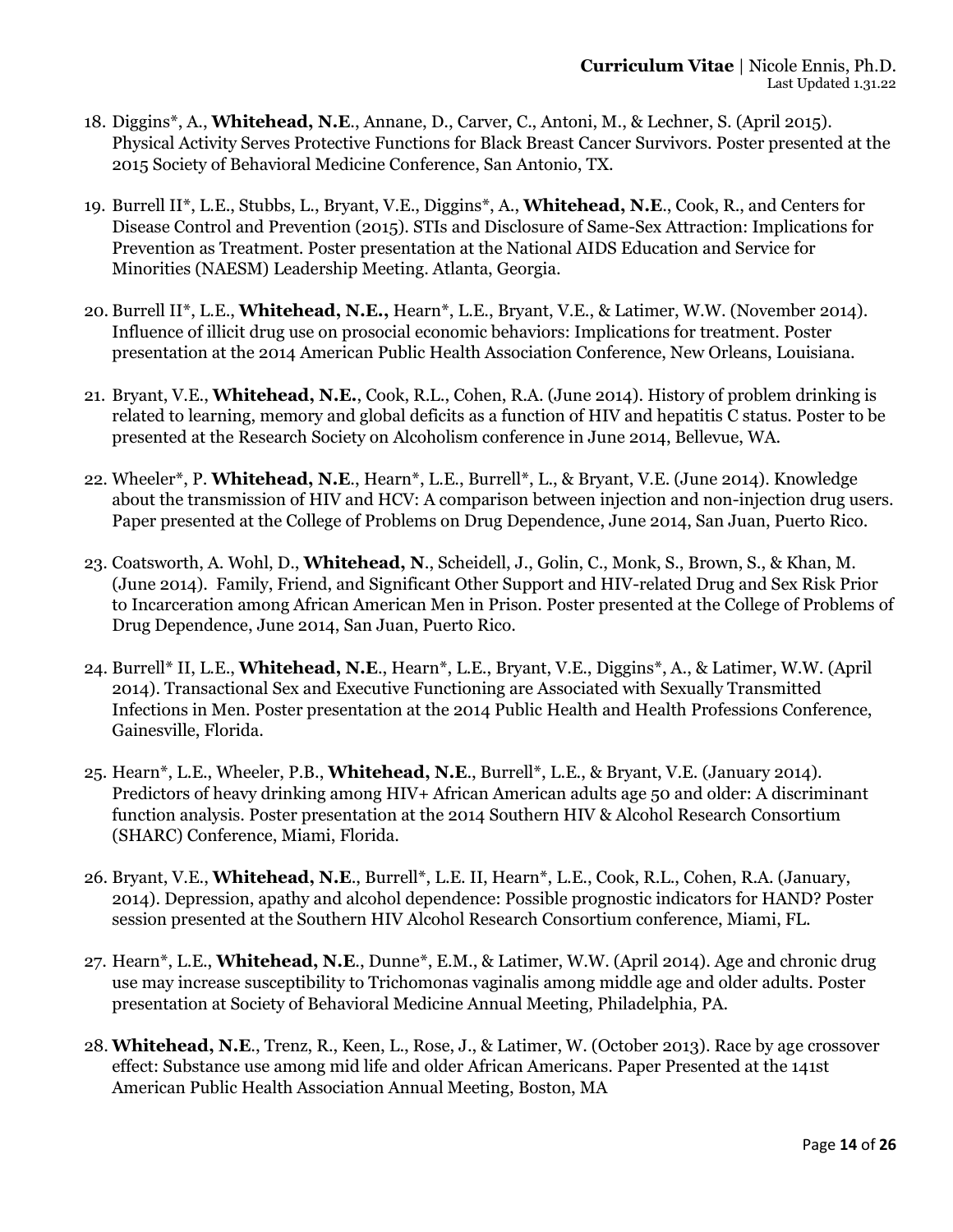30. Hearn\*, L., **Whitehead, N.E**., Khan, M., & Latimer, W. (June 2013). The association between incarceration history and HIV-related drug risk behaviors. Poster presented at The College on Problems of Drug Dependence Annual Meeting, San Diego, CA.

American Public Health Association Annual Meeting, Boston, MA.

- 31. **Whitehead, N.E**., Keen, L., Trenz, R., Rose, J., & Latimer, W. (June 2013). An examination of aging and differences in drug use patterns and HCV outcomes among African American Adult Drug Users. Poster Presented at the College on Problems of Drug Dependence 75th Annual Meeting, San Diego, CA
- 32. Lechner, S.C., Vargas, S., **Whitehead, N.E**., Annane, D.W., Robertson, B.R., Carver, C., & Antoni, M.H. (April 2013). Cancer-related benefit finding is associated with psychosocial outcomes among underserved Black breast cancer survivors. Invited Address: Society of Behavioral Medicine.
- 33. Tomich, P. L., Revenson, T. A., Lepore, S. J., Lechner, S. C., **Ennis-Whitehead, N**., Annane, D. W., ... & Park, C. L. (March 2013). Toward a Better Understanding of Meaning and Benefit Finding Following Cancer: 10 Years Later. In Annals of Behavioral Medicine (Vol. 45, pp. S165-S165). 233 Spring St, New York, NY, 10013 USA: Springer.
- 34. Fletcher, Mary A.; Lopez, C. R.; Antoni, M. H.; Pereira, D.; Seay, J.; **Whitehead, N**.; Potter, J.; and O'Sullivan, M. (2013) Stress Management, Depression and Immune Status in Lower Income Racial/Ethnic Minority Women Co-infected with HIV and HPV. Faculty Proceedings, Presentations, Speeches and Lectures*.* 357.
- 35. Byrne, M.M., Studts, J.L., Hawley, S., Bauza., C., D'Almeida., H., Fagerlin, A., Gluck., S., Goodman, K., Hurley, J. ,Schmitz, S., Stableford, S., Vinard., A., **Whitehead, N.E**. (October 2012). A targeted decision aid for minority participation in cancer clinical trial: Effect on knowledge, preparedness for decision making, and willingness to participate. Poster presented at the Society for Medical Decision Making.
- 36. Byrne, M.M., Studts, J.L., Hawley, S., Bauza., C., D'Almeida., H., Fagerlin, A., Gluck., S., Goodman, K., Hurley, J. ,Schmitz, S., Stableford, S., Vinard., A., **Whitehead, N.E.** (October 2012). Reactions to a targeted decision aid for minority participation in cancer clinical trials and its effect on attitudes participation. Poster presented at the Society for Medical Decision Making.
- 37. Byrne, M.M., Studts, J.L., Schmitz, S., Vinard, A., Gonzalez, A., D'Almeida, H., Bauza, C., **Whitehead, N**., Stableford, S., Fagerlin, A., Hawley, S.T. (April 2012). Minority cancer survivors' attitudes and experiences related to participation in cancer clinical trials. Poster presented at Society for Clinical Trials 33rd Annual Meeting, Phoenix, AZ.
- 38. Byrne, M.M., Studts, J.L., Schmitz, S., Vinard, A., Gonzalez, A., D'Almeida, H., Bauza, C., **Whitehead, N**., Stableford, S., Fagerlin, A., Hawley, S.T. (April 2012). Development of a decision aid to improve minority cancer patients' decisions about participating in clinical trials. Poster presented at the Society for Clinical Trials 33rd Annual Meeting, Phoenix, AZ.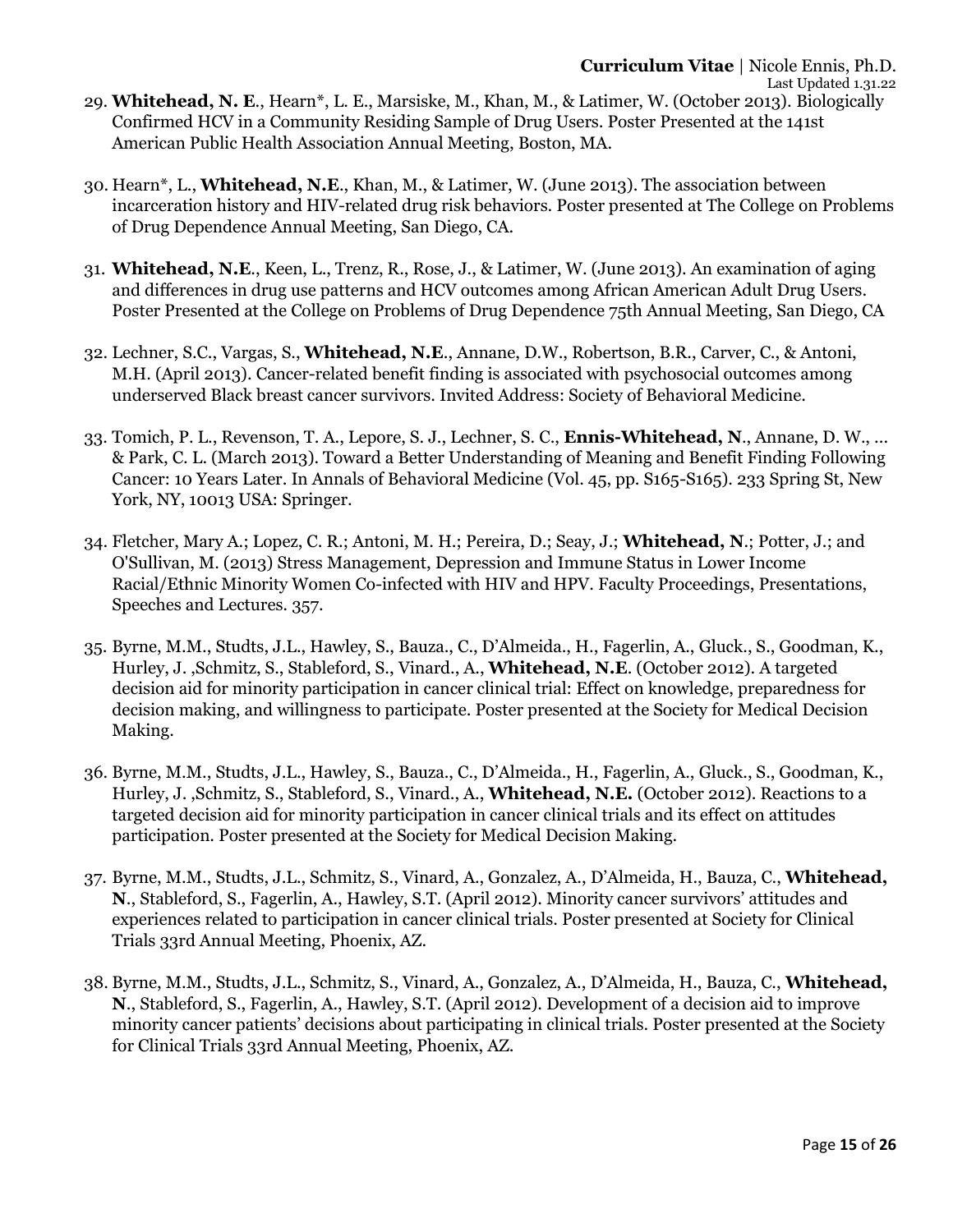- 2012). Subjective social status predicts psycho-oncology outcomes in black breast cancer survivors. Paper presented at the annual meeting of Society of Behavioral Medicine, New Orleans, LA.
- 40. Lechner, S.C., **Whitehead, N.E**., Annane, D.W., Robertson, B.R., Antoni, M.H., Kobetz-Kerman, E., Phillips, A., Vargas, S., Hazan, G., Carver, C.S. (February 2012). Acceptability and feasibility of an evidence-based stress management intervention adapted for black breast cancer survivors. Paper presented at the annual meeting of American Psychosocial Oncology Society, Miami, FL.
- 41. Buscher, I., Pereira, D., Kumar, M., Antoni, M., Rose, R., Peake, M., **Ennis, N**., (March 2004). Depression, cortisol and sleep disturbances in HIV+HPV+ Women. Poster presented at the American Psychosomatic Society's 62nd Annual Scientific Meeting, Orlando, Florida.
- 42. Rose, R., Peake, M., Buscher, I., **Ennis, N**., Pereira, D., Antoni, M. (August 2004). Depressive Symptoms, Intrusive Thoughts, and Sexual quality of life in HIV+HPV+ Women. Poster presentation at the American Psychological Association's Annual Convention, Honolulu, Hawaii.
- 43. **Ennis, N.E**., Antoni, M.H., Ironson, G., Duran, R.E.F., Gonzalez, J., Penedo, F., Klimas, N., Fletcher, M.A., Schneiderman, N. (March 2003). The relationship between dispositional optimism, coping selfefficacy, and physical symptoms in HIV+ men and women. Poster Presentation at the 24th Annual Meeting of the Society of Behavioral Medicine. Salt Lake City, Utah.
- 44. Pereira, D.B., **Ennis, N**., Danielson, A., Peake, M., Rose, R., McCalla, O'Sullivan, M.J., & Antoni, M.H. (March 2003). Cognitive behavioral stress management (CBSM) improves positive affect and social support in HIV+ women with abnormal Papanicolaou smears. Paper presentation at the American Psychosomatic Society's 61st Annual Scientific Meeting, Phoenix, AZ.
- 45. Haritos, M., Pereira, D., Peake, M., **Ennis, N**., Danielson, A., O'Sullivan, M., Antoni, M. (March 2003). Emotional support as a predictor of higher cytotoxic/suppressor T lymphocyte percentage in women with human immunodeficiency virus and human papillomavirus. Poster presentation at the American Psychosomatic Society's 61st Annual Scientific Meeting, Phoenix, Arizona.
- 46. **Ennis, N**., Stephens, M.A.P., Martire, L.M., & Druly, J.A. (November 1999). Couples coping with chronic illness: Evidence for emotional contagion. Poster presented at the 52nd Annual Scientific Meeting Program of The Gerontological Society of America. San Francisco, CA.
- 47. Hobfoll, S., Schroder, K., **Ennis, N**., Monnier, J., Reshick, H., Seals, B., Benight, C., Norris, F. (June 1999). Resource loss and gain: A standard for understanding stress in the real world. Symposia presented at the 7th Biennial Conference on Community Research and Action. New Haven, CT.
- 48. Hobfoll, S., Hobfoll, I., Jackson, T., McKenzie, J., **Ennis, N.**, Kay, J., & Bansal, A. (June 1999). Fostering collectivist empowerment: AIDS prevention among inner city and ethnic minority women. Workshop conducted at the 7th Biennial Conference on Community Research and Action. New Haven, CT.
- 49. **Ennis, N**., & Hobfoll, S. (April 1998). Inner City Women, Economic Stress and Depression. Poster presented at the 70th Annual Meeting of the Midwestern Psychological Association. Chicago, IL.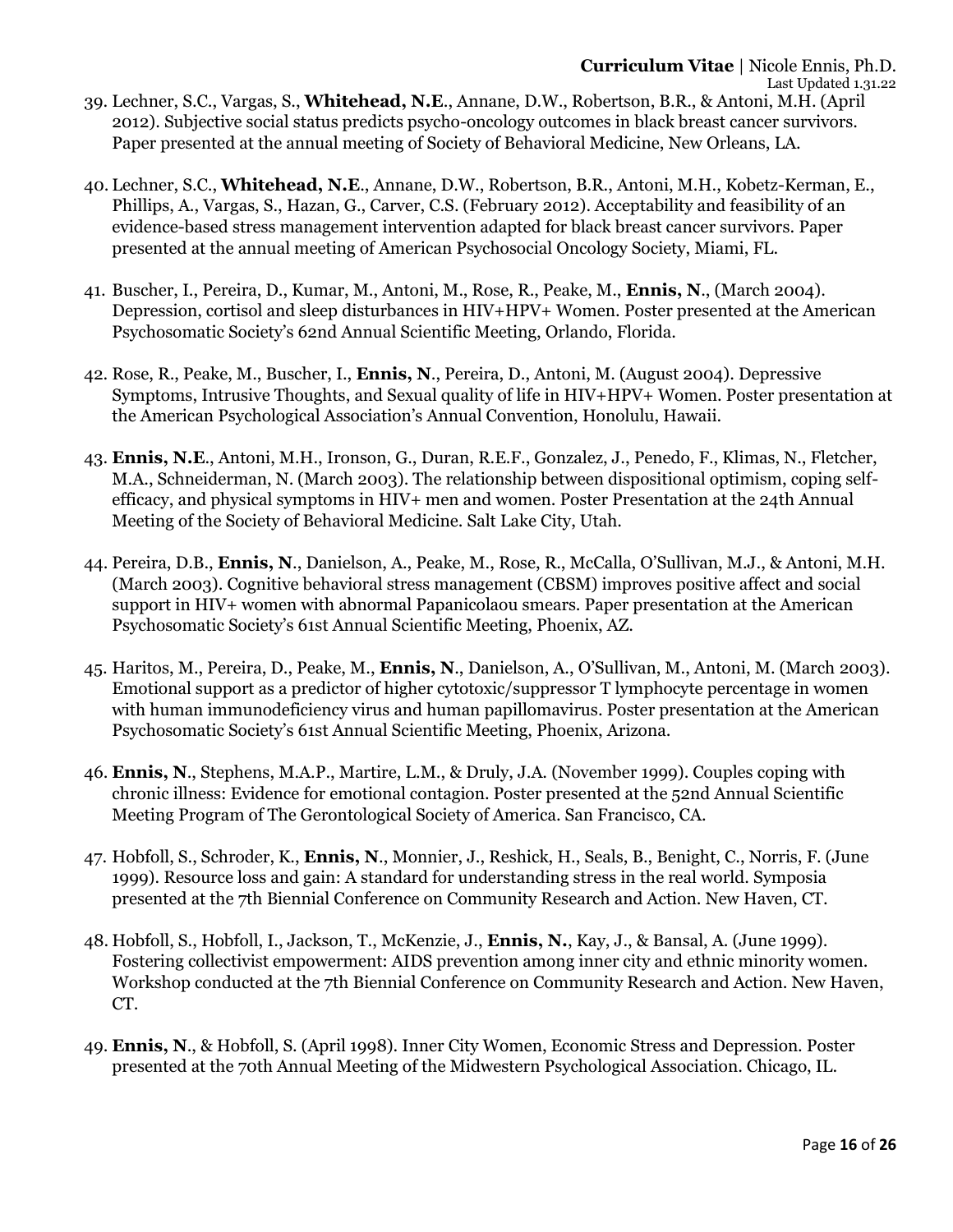- 50. **Ennis, N**. & Hobfoll, S. (February 1998). Threshold of resources. Poster presented at the 2nd Biennial Conference on Minority Issues in Prevention. Tempe, AZ.
- 51. **Ennis, N**., Schroder. K., Sloan, J., Hobfoll, S., & Jackson, A. (November 1997). Women, coping style, behavioral intentions, and condom use. Poster presented at the 106th Annual Convention of the American Psychological Association. San Francisco, CA
- 52. **Ennis, N.** (April 1997). The effect of educational aspirations on vocational identity statuses. Paper presented at the Kent State University Graduate Student Senate Research Colloquium. Kent, OH.

### **c. Invited Address**

- 1. **Ennis,** N., Janelle, J., Wong, F., Lucero, R., & Gadkowski, L (2020). The Future of HIV Treatments & Care Invited Address, HealthStreet, Gainesville, FL Virtual Programing Streamed Nationwide.
- 2. Ennis, N. (October 2019). Invited Panelist, Scholar Review Panel at the HIV Intervention Science Training Program, New York, NY
- 3. **Ennis,** N., (April 2019). Addressing Substance Use among PLWH in North Central Florida Using Peer Support. Department of Health Education and Behavior. Invited Address, Gainesville, FL.
- 4. **Ennis**, N. (2018). Invited Address, Character, Leadership, Scholarship, Advocacy and Service. Edward A. Bouchet Graduate Honor Society Inaugural Spring Symposium, Gainesville, FL.
- 5. **Ennis**, N., (2017). Our Community, Our Health: Addressing the Stigma: Intersections between HIV and Substance Abuse. Invited Address, HealthStreet, Gainesville, FL.
- 6. **Ennis**, N. (2017). Invited Address, Addressing Substance Use in People Living with HIV. Southeastern AIDS Education Training Center Conference, Destin, FL.
- 7. Whitehead, N.E., (2016). Building the community toolbox to address psychosocial issues among Black women with Breast Cancer. Workshop Presented at the Sister's Network, Jacksonville, FL.
- 8. **Ennis**, N. (2016). Invited Panelist, Developing the Next Generation of Scholars. The Florida Education Fund McKnight Annual Conference, Tampa, FL.
- 9. **Ennis**, N. (2016). Invited Address, Mental Health and Substance Use in People Living with HIV. University of Florida Infectious Disease Division Conference, Gainesville, FL.
- 10. **Ennis**, N. (2015). Invited Panelist, Academic Writing and Idea Generation. The Florida Education Fund McKnight Mid-Year Conference Presentation Tampa, FL.
- 11. **Ennis**, N. (2015). Working Group Leader, HIV and Older Adults: Can we Partner with Primary Care to Deliver More Upstream Interventions? Southern HIV Alcohol Research Consortium Conference, Gainesville, FL.
- 12. **Whitehead,** N.E. (2015). Empowering Black with Breast Cancer: Facts and Resources. Invited Address, GFWC Williston Woman's Club, Williston, FL.
- *13.* **Whitehead**, N.E. (2011). *Psychosocial Issues facing Black women with breast cancer.* Workshop Presented Gilda's Club, Ft. Lauderdale, FL.
- *14.* **Whitehead**, N.E. (2010). *The value of stress management: General Health andWell-Being.* Workshop Presented at Antioch Missionary Baptist Church, Miami, FL.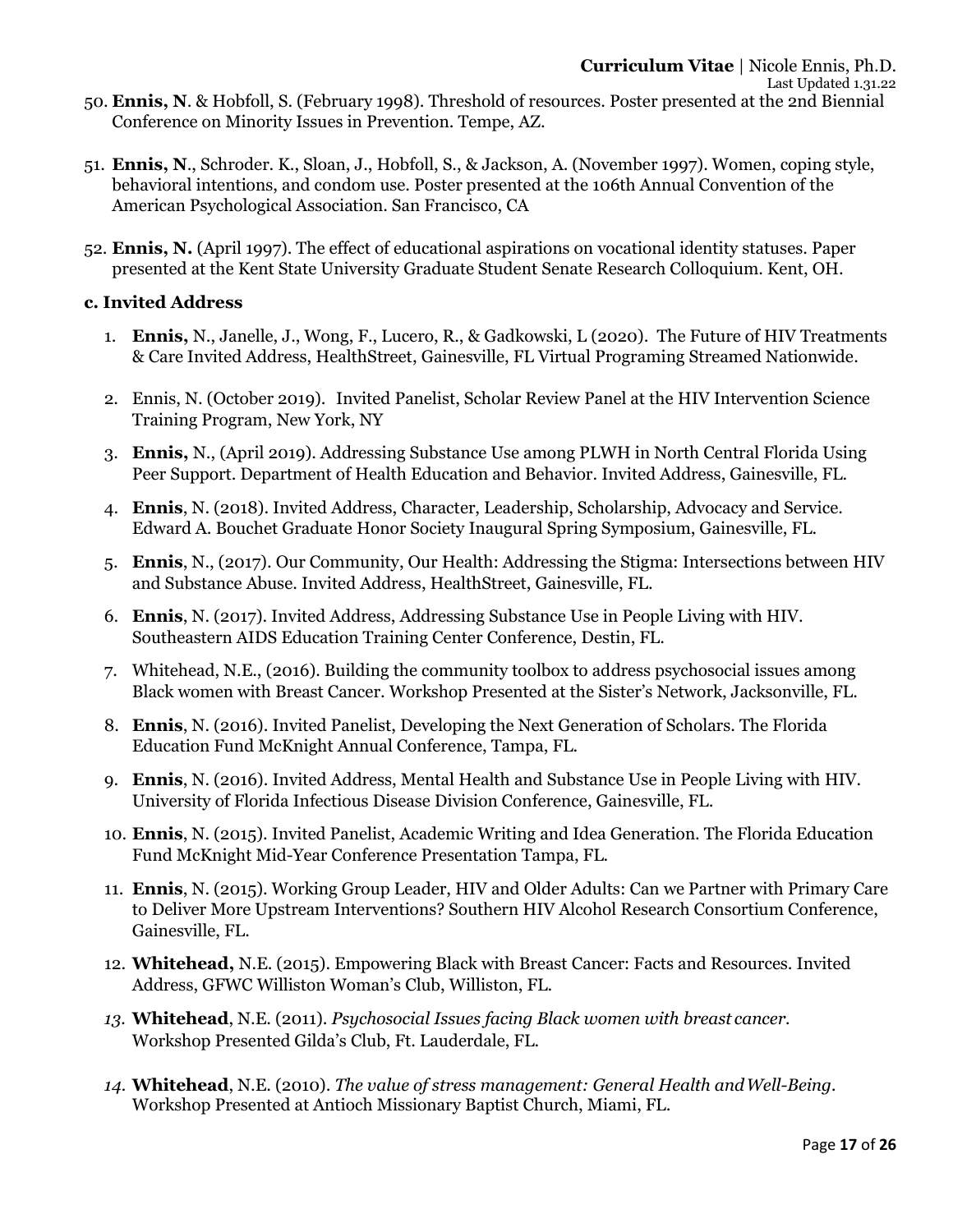15. **Whitehead**, N.E. (2010). *Helping women cope with the stress of busy lives.* Workshop Presented at the YWCA Annual Women's Luncheon, Miami, FL.

### **EDITORIAL ACTIVITIES:**

| 2016-present | <b>Health Psychology</b>                          | <b>Editorial Board Member</b> |
|--------------|---------------------------------------------------|-------------------------------|
| 2016-present | Cultural Diversity and Ethnic Minority Psychology | <b>Editorial Board Member</b> |
| 2015-present | <b>SAGE Open</b>                                  | <b>Editorial Board Member</b> |
| 2016-present | AIDS & Behavior                                   | Reviewer                      |
| 2016-present | <b>AIDS</b> Care                                  | Reviewer                      |
| 2016-present | Drug and Alcohol Dependence                       | Reviewer                      |
| 2016-present | Addiction                                         | Reviewer                      |
| 2015-present | Psycho-Oncology                                   | Reviewer                      |
| 2014-present | International Journal of STD and AIDS             | Reviewer                      |
| 2014-present | <b>Substance Use and Misuse</b>                   | Reviewer                      |

### **PROFESSIONAL SOCIETIES:**

1996-present American Psychological Association (APA), Divisions 38 & 50 Member 2016-present Society for Implementation Research Collaborations

### **PROFESSIONAL SERVICE:**

2018-2021 APA, Continuing Education Committee, Member (3 Year Term) 2018-present APA, Division 50 Education and Training Committee Member

### **HONORS AND AWARDS:**

- 2018 Research Mentorship Award, UF Clinical and Health Psychology
- 2016 William R. Jones Outstanding Doctoral Mentor Award, Florida Education Fund
- 2016 Dean's Citation Paper Award, College of Public Health & Health Professions
- 2016 Southern HIV Alcohol Research Consortium (SHARC) Mentor of the Year
- 2015 UF CTSI Career Development Spotlight
- 2015 Training Institute for Dissemination & Implementation Research in Health (TIDIRH), Competitive NIH Summer Institute Award
- 2015 Elected to the University of Florida Academy of Research Excellence

2013 The Advanced Psychometrics Methods in Cognitive Aging Research Conference (Competitive Travel Award)

2012 Fellow, HIV Intervention Science Training Program, Colombia University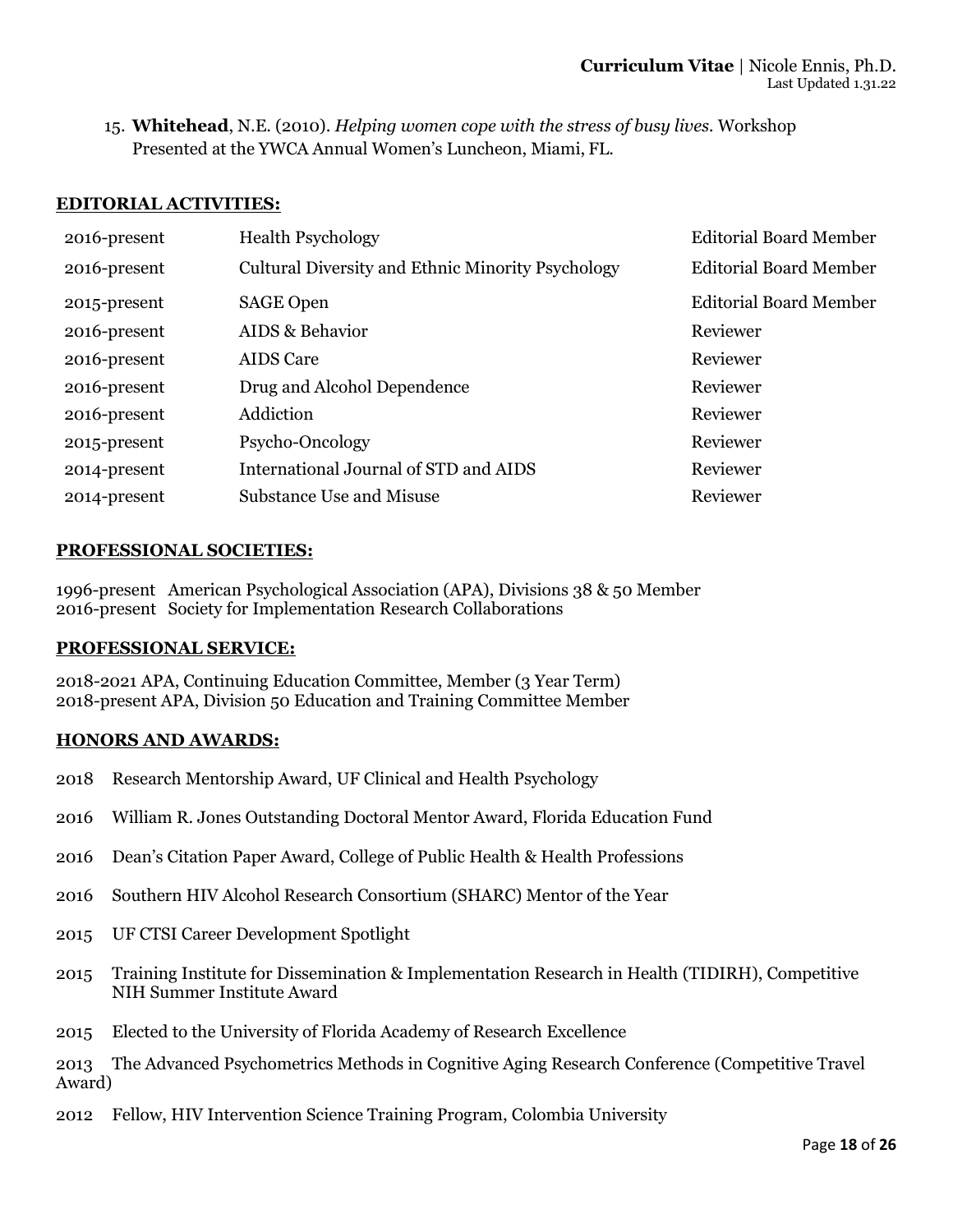- 2002 American Psychosomatic Society, Citation Poster
- 1999 Lillian Freeman Award, Excellence in Research (Kent State University)
- 94-96 Golden Key National Honor Society
- 93-96 University Scholar, Schreyer Honors College
- 1996 Cum Laude Graduate (Pennsylvania State University)

### **GRADUATE FACULTY STATUS:**

 $\triangleright$  Member of the UF Graduate Faculty since 2012 (Clinical and Health Psychology, Public Health)

### **TEACHING EXPERIENCE:**

#### *Research Mentor*

*FSU* 

Dr. Ennis serves as an active research mentor for Undergraduate Research Opportunity Program students and Medical Student Summer Research Fellowship Program students.

*UF*

Dr. Ennis currently serves as an active research mentor for pre-doctoral students in clinical health psychology and epidemiology.

She chaired both Master's Thesis and Doctoral Dissertations. In addition, Dr. Ennis successfully mentored students as they developed competitive research portfolios through publications and grantsmanship.

Dr. Ennis also served as a doctoral committee member for students in other departments in the College of Public Health and Health Professions, the College of Arts and Sciences, the College of Health Outcomes and Policy, and the College of Health and Human Performance.

Dr. Ennis provided research mentorship to pre-doctoral students completing their internship year in the Department of Clinical and Health Psychology.

She also provided research mentorship to undergraduate honors students as well as undergraduates who are engaging in independent research for credit (CLP 3911).

### *Attending Psychologist*

Dr. Ennis trains and supervises pre-doctoral and postdoctoral students in the psychological evaluation and treatment of clinical patients.

### *Classroom Teaching (University of Florida)*

Thesis Development, 1 credit class taught each Fall and is a required research methodology class taken by all first-year students.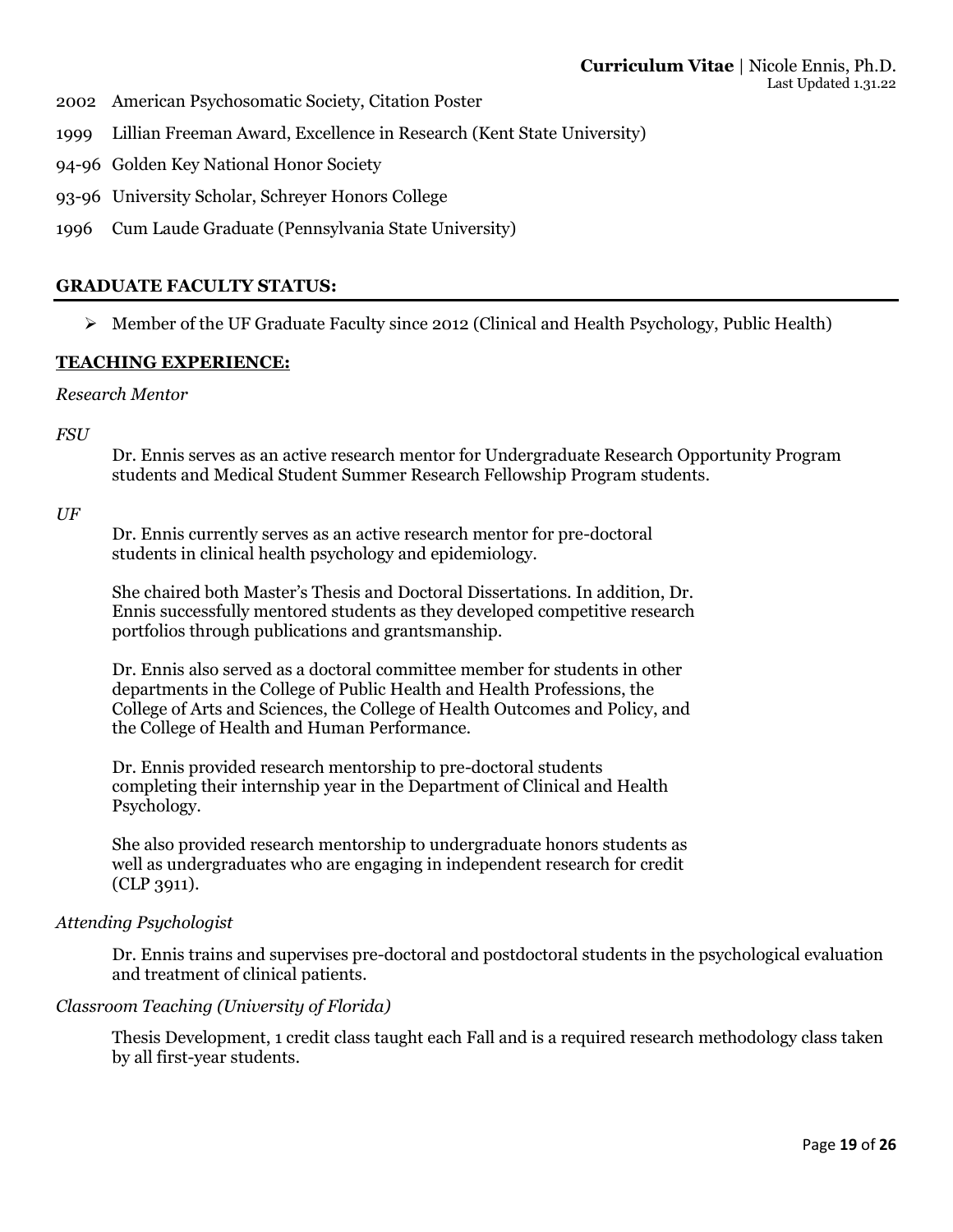## **UNDERGRADUATE RESEARCH (FSU):**

| Role                            | <b>Student</b> | <b>Research Topic</b>                        | Home<br>Dept. | Completion<br>Date    |
|---------------------------------|----------------|----------------------------------------------|---------------|-----------------------|
| Undergraduate<br>Research<br>සි |                | Brooke Mallett HIV and Syphilis Co-infection | <b>UROP</b>   | 2022<br>(Anticipated) |

### **GRADUATE RESEARCH (FSU):**

| Role                            | <b>Student</b>       | <b>Research Topic</b>                                                         | Home<br>Dept. | Completion<br>Date |
|---------------------------------|----------------------|-------------------------------------------------------------------------------|---------------|--------------------|
| Thesis                          | Savannah<br>Calleson | Marijuana Use, Depression, and Chronic Stress<br>among People Living with HIV | <b>COM</b>    | 2021               |
| <b>Masters</b><br><b>Bridge</b> | Justin<br>Hoover     | COVID-19's Impact on Physical and Mental Health<br>in People Living with HIV  | <b>COM</b>    | 2021               |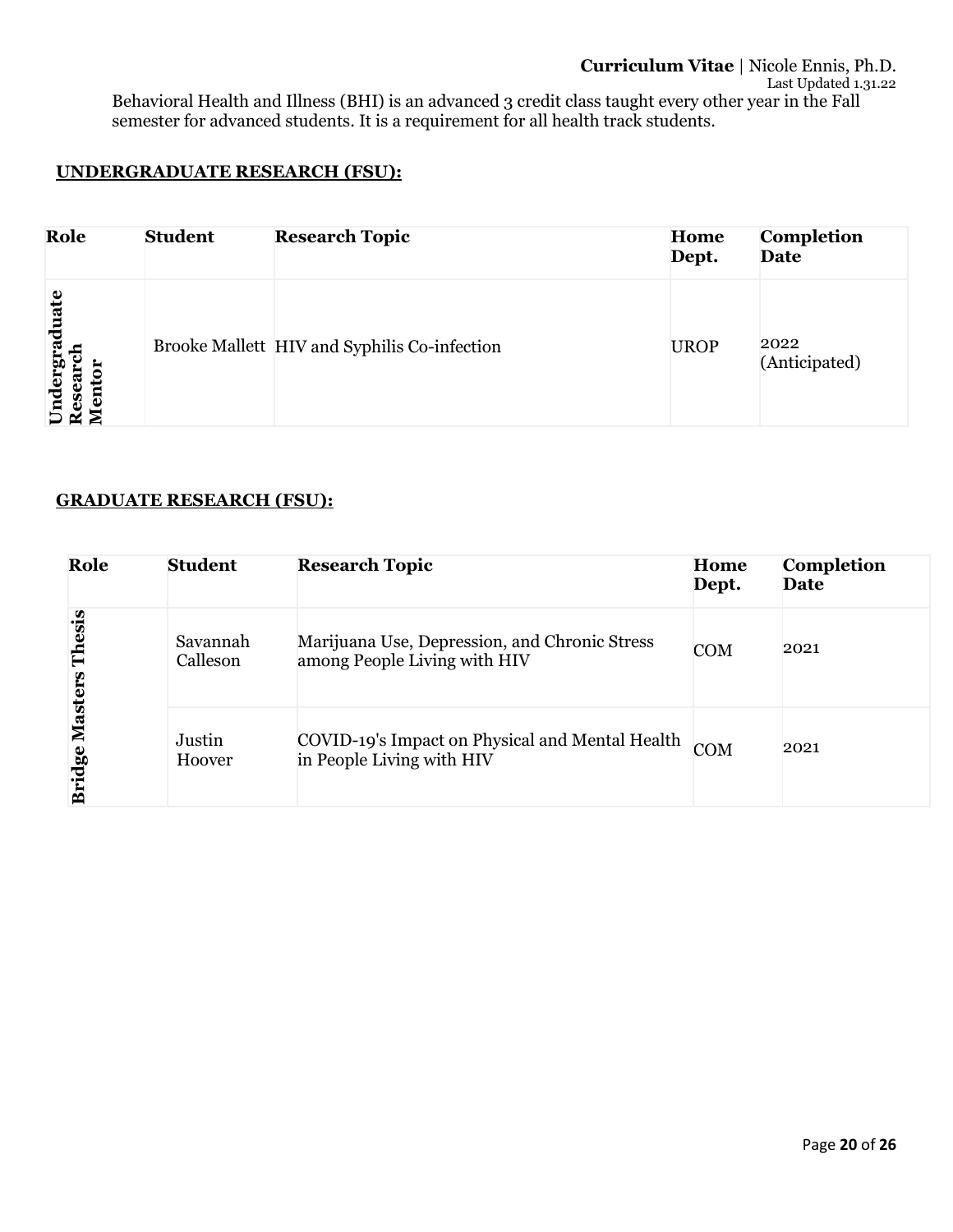# **GRADUATE COMMITTEE ACTIVITIES (UF):**

| Role                   | <b>Student</b>           | <b>Research Topic</b>                                                                                              | Home<br>Dept | Completion<br>Date |
|------------------------|--------------------------|--------------------------------------------------------------------------------------------------------------------|--------------|--------------------|
|                        | Lauren<br>Hearn          | The Role of Patient Narrative in Treatment<br>Decision Making among Women with Early Stage<br><b>Breast Cancer</b> | <b>CHP</b>   | 2017               |
| Committees             | Eugene<br>Dunne          | HIV, Pain and Prescription Opioid Abuse                                                                            | <b>CHP</b>   | 2017               |
| ี่⊨ี<br>Ph.            | Larry<br><b>Burrell</b>  | The Role of Contextual Factors in Health Care<br><b>Utilization Among Young Black MSM</b>                          | <b>CHP</b>   | 2018               |
| $\mathbf{G}$<br>Chair, | Allyson<br>Diggins       | Physical Activity and Health Outcomes Among<br><b>Sedentary Black Women</b>                                        | <b>CHP</b>   | 2018               |
|                        | Zachary<br><b>Mannes</b> | Pain, Opioid Use, and Depressive Symptom<br>Among Retired National Football League Athletes                        | <b>CHP</b>   | 2020               |

| Role                          | <b>Student</b>                  | <b>Research Topic</b>                                                                                      | Home<br>Dept. | Completion<br><b>Date</b> |
|-------------------------------|---------------------------------|------------------------------------------------------------------------------------------------------------|---------------|---------------------------|
|                               | Carmen<br>Edwards               | An Intervention for Preschool Teachers in<br><b>High Stress Environments</b>                               | <b>CHP</b>    | 2016                      |
|                               | Tanisha Hill-<br><b>Jarrett</b> | The use of Cultural Norms for Validity<br>of Neuropsychological Assessments                                | <b>CHP</b>    | 2017                      |
|                               | Melissa<br>Laitner              | Rurality and the Prevalence of Obesity and<br>Obesity-related Conditions, 1999-2012                        | <b>CHP</b>    | 2017                      |
| Member, (15) Ph.D. Committees | Christy<br>Karabetian           | Physical Activity in GYN Cancer Patients                                                                   | <b>CHP</b>    | 2017                      |
|                               | Shan Wong                       | Benefits of Photovoice in pancreatic Cancer                                                                | <b>CHP</b>    | 2017                      |
|                               | Vaughn<br><b>Bryant</b>         | The Relationship Between Working Memory<br>and Alcohol Consumption During Period of<br><b>Heaviest Use</b> | <b>CHP</b>    | 2019                      |
|                               | <b>Earl Crew</b>                | Sleep, Pain, Mood and cognition in<br>Parkinson's Disease                                                  | <b>CHP</b>    | 2018                      |
|                               | Casey Lawless                   | Sleep Hygiene in Youth with Asthma                                                                         | <b>CHP</b>    | 201                       |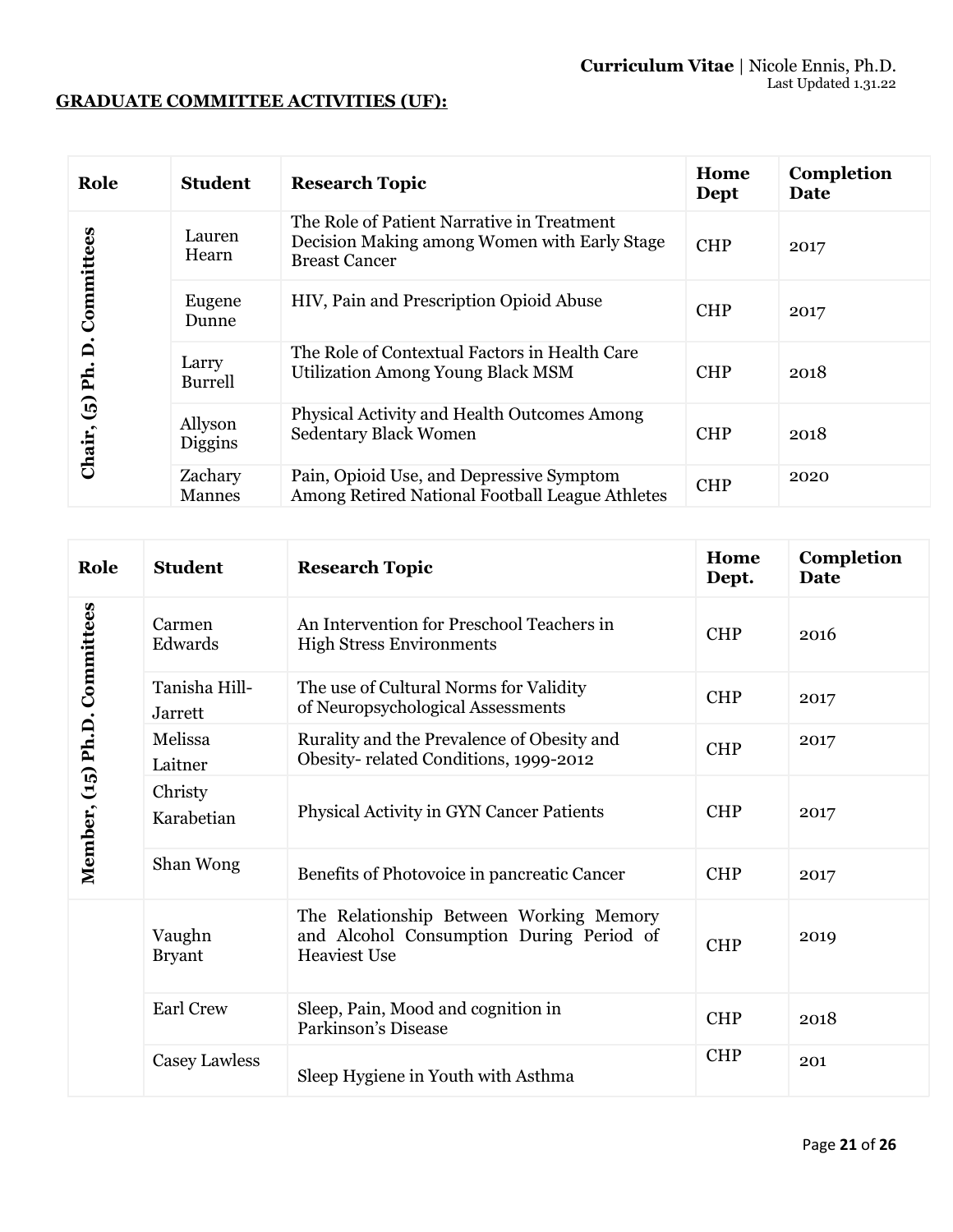### **Curriculum Vitae** | Nicole Ennis, Ph.D.

|  |                     |                                                                                                                          |            | Last Updated 1.31.22  |
|--|---------------------|--------------------------------------------------------------------------------------------------------------------------|------------|-----------------------|
|  | Molly<br>McLaren    | Neurocorrelates of Anhedonia and Apathy in<br>Older Adults                                                               | <b>CHP</b> | 2018                  |
|  | Sarah<br>Szymkowicz | Age Related Mechanisms of Emotion<br><b>Anticipation and Perception</b>                                                  | <b>CHP</b> | 2018                  |
|  | Elizabeth<br>Kacel  | Yoga as a Novel Intervention for Managing Fear<br>of Recurrence: A proof of concept study                                | <b>CHP</b> | 2019                  |
|  | Jaylyn Clark        | Patient race, Sex, Pain behavior and anxiety in<br>Pain Management                                                       | <b>CHP</b> | 2019                  |
|  | Erin Trifilio       | Measuring Apathy in Parkinson's Disease:<br>Development of a Novel Apathy Scale Using<br>a Laboratory Validation Measure | <b>CHP</b> | 2020                  |
|  | Rachel<br>Sweenie   | Intergenerational Coping and Resilience in Pediatric<br>Asthma                                                           | <b>CHP</b> | 2021                  |
|  | Adaxia<br>Padron    | Use of Photovoice in Women with GYN Cancers                                                                              | <b>CHP</b> | 2022<br>(Anticipated) |

| Role                                 | <b>Student</b>       | <b>Research Topic</b>                                                                                           | Home<br>Dept. | Completion<br>Date |
|--------------------------------------|----------------------|-----------------------------------------------------------------------------------------------------------------|---------------|--------------------|
| External, (6)<br>Ph.D.<br>Committees | Dennis<br>McLeod     | Help Me? An Intervention to Enhance Mental<br><b>Health Seeking</b>                                             | <b>PSY</b>    | 2016               |
|                                      | Abebna<br>Acheampong | Sex, Drugs, and Violence: A Longitudinal<br>Analysis of the SAVA Syndemic Among Female<br><b>Offenders</b>      | EPI           | 2016               |
|                                      | Tasia Smith          | Perceived Discrimination, Racial Identity and<br>Depression among African American Adolescents                  | <b>PSY</b>    | 2016               |
|                                      | Shantrel<br>Canidate | Factors Affecting HIV+ Women who Abuse<br>Alcohol                                                               | <b>CBH</b>    | 2017               |
|                                      | Natalie<br>Chichetto | <b>HIV and Risk for Cardiovascular Dementia</b>                                                                 | EPI           | 2017               |
|                                      | Guillermo<br>Wippold | Perceived Socioeconomic Status, Stress,<br>Resilience, and Health Related Quality of Life<br>Among Urban Adults | <b>PSY</b>    | 2018               |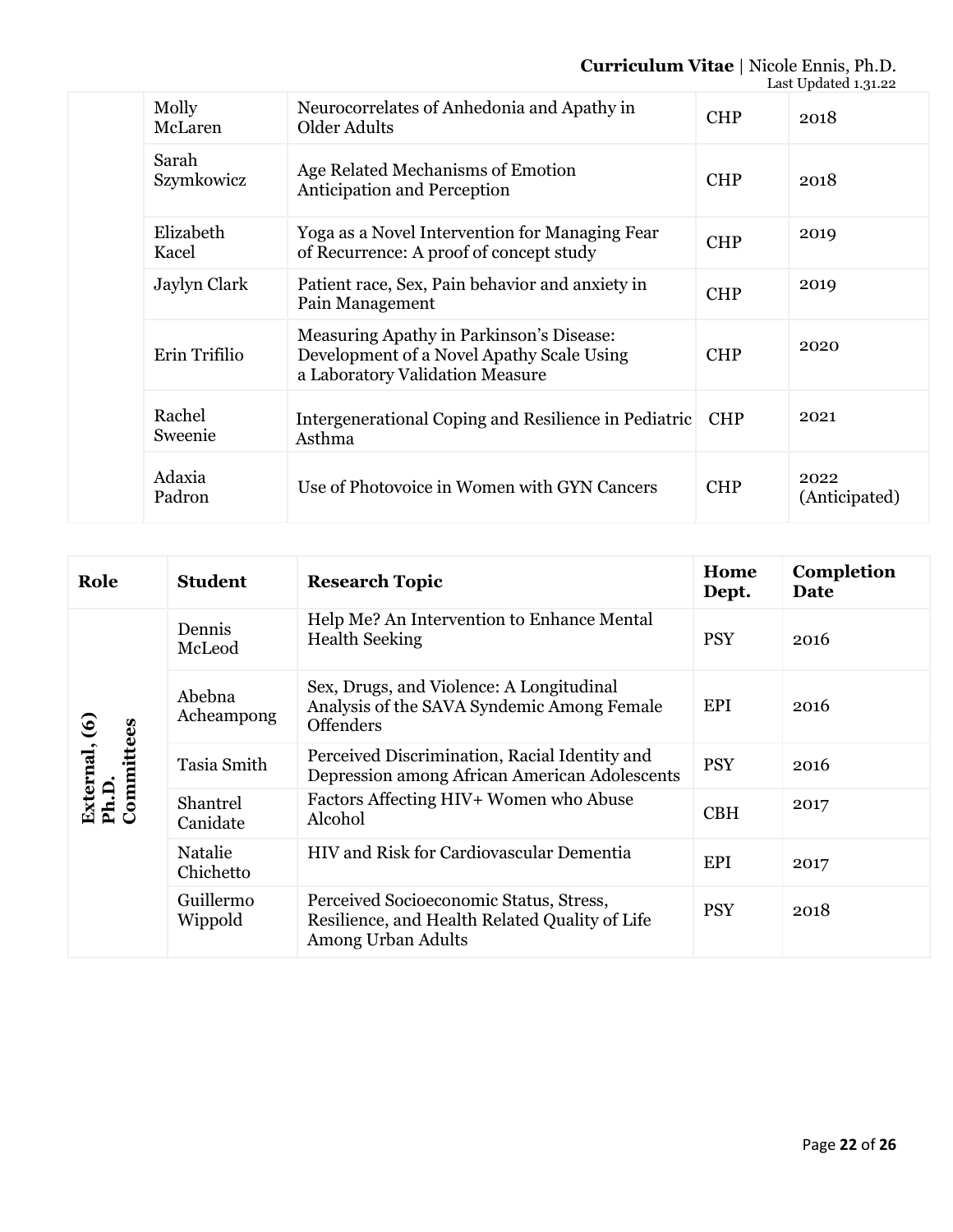### **Curriculum Vitae** | Nicole Ennis, Ph.D.

|                                                         |                          |                                                                                                                                                            |              | Last Updated 1.31.22 |
|---------------------------------------------------------|--------------------------|------------------------------------------------------------------------------------------------------------------------------------------------------------|--------------|----------------------|
| Role                                                    | <b>Student</b>           | <b>Research Topic</b>                                                                                                                                      | Home<br>Dept | Completion<br>Date   |
| 89<br>amitte<br>Chair, (2)<br>Masters<br>$\mathbf{Con}$ | Lauren<br>Hearn          | Time Since Release from Incarceration and HIV<br>Risk Behaviors among Women: The Potential<br>Protective Role of Committed Partnerships<br>During Re-Entry | <b>CHP</b>   | 2014                 |
|                                                         | Zachery<br><b>Mannes</b> | The Role of Anxiety in Health Service<br><b>Utilization Among Minority Breast Cancer</b><br><b>Survivors</b>                                               | <b>CHP</b>   | 2016                 |

| Role                            | <b>Student</b>         | <b>Research Topic</b>                                                                                                                                                                                                                                  | Home<br>Dept | Completion<br><b>Date</b> |
|---------------------------------|------------------------|--------------------------------------------------------------------------------------------------------------------------------------------------------------------------------------------------------------------------------------------------------|--------------|---------------------------|
| Member, (18) Masters Committees | Shan Wong              | Personality as a Predictor of<br>Biopsychosocial Outcomes in Women with<br>Non-Metastatic Endometrial Cancer                                                                                                                                           | <b>CHP</b>   | 2013                      |
|                                 | Guillermo<br>Wippold   | Motivators of and Barriers to Eating<br>Healthy Foods and Snacks among<br>Adolescents                                                                                                                                                                  | <b>PSY</b>   | 2014                      |
|                                 | Elizabeth<br>Kacel     | Psychosocial Adjustment in the Preoperative<br>Period: Understanding the Association<br>Among Stressful Life Events, Depressed<br>Mood, and Symptoms of Anxiety in Women<br><b>Undergoing Surgical Resection of Suspected</b><br>Endometrial<br>Cancer | <b>CHP</b>   | 2015                      |
|                                 | Leandra<br>Stubbs      | Risk Factors Associated with Unmet Need<br>Among<br>HIV-Positive Black MSM in the<br><b>Medical Monitoring Project</b>                                                                                                                                 | <b>HOP</b>   | 2015                      |
|                                 | Molly<br>Sullan        | The Locus Coeruleus and Sleep-Wake<br>Disturbances in Veterans with Mild<br>Traumatic Brain Injury                                                                                                                                                     | <b>CHP</b>   | 2015                      |
|                                 | Kendra<br>Krietsch     | Temporal Relationships Between Sleep<br>and Physical Activity in Overweight/Obese<br>Youth                                                                                                                                                             | <b>CHP</b>   | 2015                      |
|                                 | <b>Breton</b><br>Asken | Baseline Test Performance as a Predictor<br>of Symptom Severity and Return to<br><b>Contact Following Sports Related</b><br>Concussion                                                                                                                 | <b>CHP</b>   | 2015                      |
|                                 | Sarah<br>Stromberg     | The Relationship Between Mother to<br>Child Calories Served and maternal<br>Perception of Hunger                                                                                                                                                       | <b>CHP</b>   | 2015                      |
|                                 | Sam<br>Crowley         | Contributions of Basal Ganglia function and<br>Cortical Structural Connectivity to<br>Understanding Procedural Motor Learning in<br>Parkinson's Disease                                                                                                | <b>CHP</b>   | 2016                      |
|                                 | Andrew<br>Guzick       | Inattention, Hyperactivity, and Impulsivity in<br>Youth with OCD: Comorbid ADHD or a<br>Consequence of Obsessions and<br>Compulsions?                                                                                                                  | <b>CHP</b>   | 2016                      |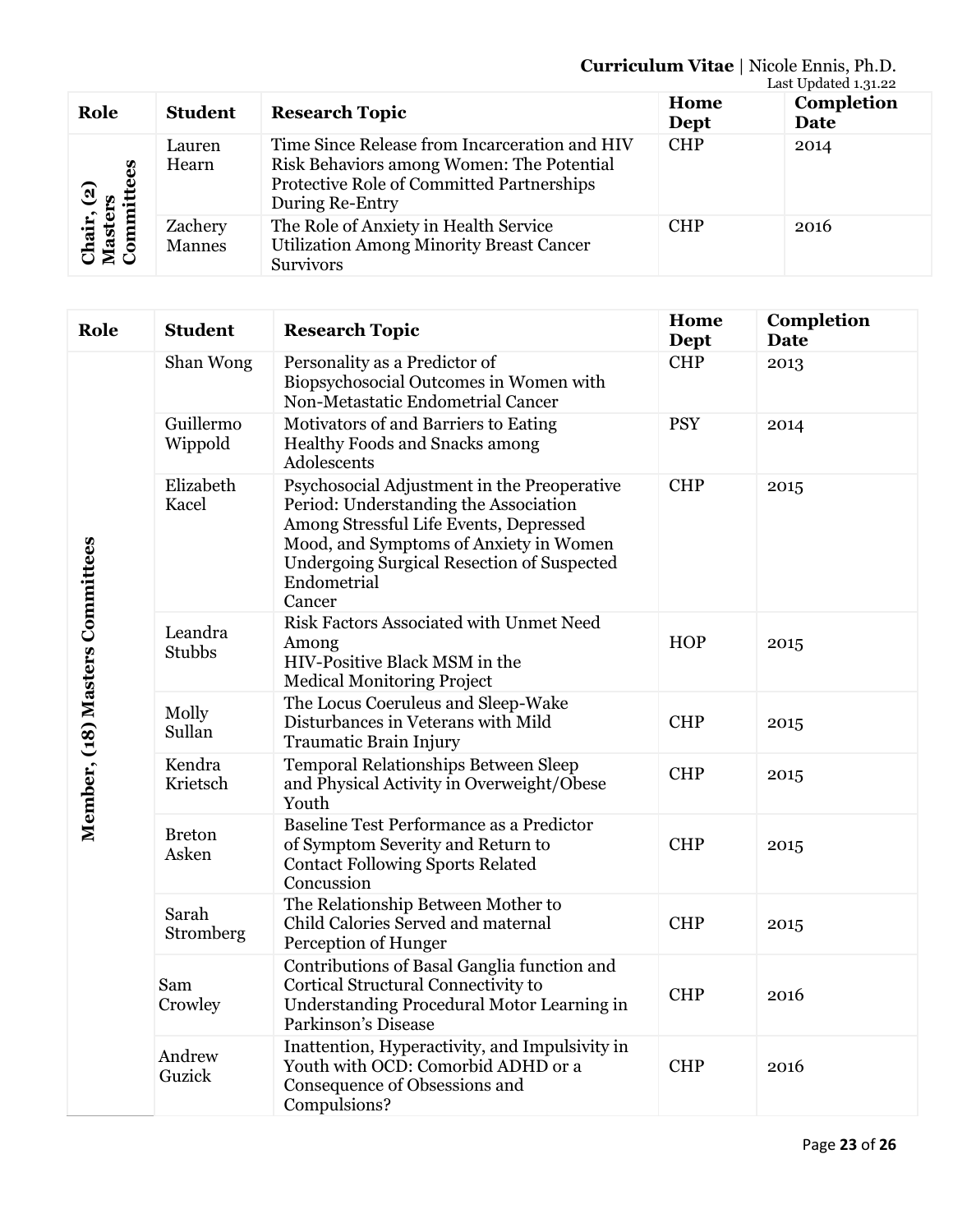# **Curriculum Vitae** | Nicole Ennis, Ph.D.

|  |                        |                                                                                                                                       |            | Last Updated 1.31.22 |
|--|------------------------|---------------------------------------------------------------------------------------------------------------------------------------|------------|----------------------|
|  | Erin Trifilio          | Age Related Differences in Apathy but<br>not Anticipatory Anhedonia                                                                   | <b>CHP</b> | 2016                 |
|  | Mallory<br><b>Netz</b> | Self-Management of Asthma Among<br><b>Emerging Adolescents</b>                                                                        | <b>CHP</b> | 2016                 |
|  | Eliza<br>Warren        | The Effect of Dose on Physical Activity and<br>Fitness in a Behavioral Weight Loss<br>Intervention                                    | <b>CHP</b> | 2016                 |
|  | Victoria<br>Rodriquez  | Examining motivators and barriers as<br>predictors of healthy eating, physical activity,<br>and BMI in adults.                        | <b>PSY</b> | 2017                 |
|  | Leslie<br>Gaynor       | Increasing Specificity of Prediction of<br>Preclinical Cognitive Impairment with a<br><b>Translational Object Discrimination Task</b> | <b>CHP</b> | 2017                 |
|  | Sarah Greif            | Predictors of Change During Sub-Acute<br>Recovery from Mild Traumatic Brain Injury                                                    | <b>CHP</b> | 2017                 |
|  | Elena<br>Polejaeva     | <b>Task-Irrelevant Interference Mimics Effects</b><br>of Traumatic Brain Injury on Cognitive<br>Control                               | <b>CHP</b> | 2017                 |
|  | Victoria<br>McNeil     | The impact of religious forgiveness<br>and<br>religious coping on health-related stress levels<br>among age diverse Black Women       | <b>PSY</b> | 2018                 |

| Role                                 | <b>Student</b>       | <b>Research Topic</b>                                                                           | Home<br>Dept.                             |
|--------------------------------------|----------------------|-------------------------------------------------------------------------------------------------|-------------------------------------------|
| Advisor<br>Undergraduate<br>Research | <b>Alexis Tellis</b> | The Influence of Internet Resources on Black Women<br>Coping with Breast Cancer                 | <b>HSC</b>                                |
|                                      | Hema Kher            | Gender Differences in Substance Use and HIV Risk<br>between Younger and Older African Americans | <b>HSC</b>                                |
|                                      | Paris<br>Wheeler     | Knowledge about transmission of HIV and HCV Among Drug<br>Users                                 | <b>PSY</b>                                |
|                                      | Ashlyn<br>Newcomb    | The Risk of Sexual and Physical Violence in a<br><b>Reservation Environment</b>                 | <b>NIDA</b><br>Summer<br>Intern<br>(2013) |

# **UNIVERSITY GOVERNANCE AND SERVICE:**

- 2012-2013 Appointed Member, Executive Committee, Dept. of Clinical and Health Psychology 2012 Faculty Search Committee, Department of Clinical and Health Psy
- 2012-2015 Appointed Member, Diversity & Inclusion Taskforce, PHHP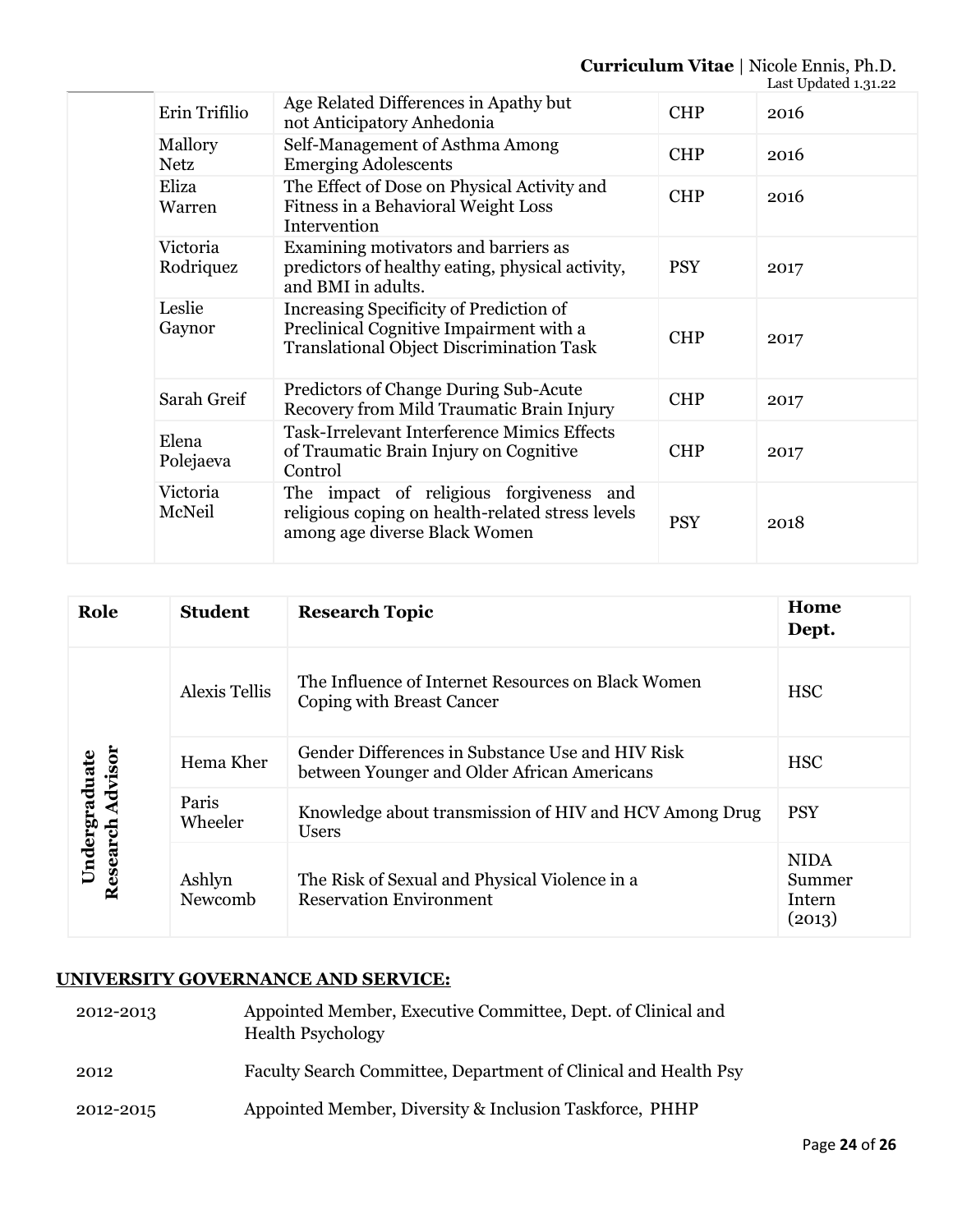| 2012-2015   | Co-Mentor Health Area Student Professional Development Series                         |
|-------------|---------------------------------------------------------------------------------------|
| 2012-2014   | Appointed Member, Commencement Marshal, College of Public                             |
| Health 2013 | Judge, Graduate Student Research Day                                                  |
| 2013-2018   | University Minority Mentor Program (UMMP) Mentor                                      |
| 2012-2019   | Elected Member, Curriculum Committee, Department of<br>Clinical and Health Psychology |
| 2012-2019   | Appointed Member, Dean's Citation Paper Committee                                     |
| 2013-2019   | Elected Member, Faculty Senate, University of Florida                                 |
| 2018-2019   | UF President's Task Force Commencement Recognition Ceremonies                         |

# **OTHER SERVICE:**

| August 2012    | Presenter, Department Case Conference Gainesville, FL                                                            |
|----------------|------------------------------------------------------------------------------------------------------------------|
| May 2013       | Public Health Minute, Public Service Announcement (University<br>of FL), Gainesville, FL                         |
| August 2013    | Presenter, Area Case, Clinical & Health<br>Psychology, Gainesville, FL                                           |
| October 2013   | SHARC: Featured Speaker, Gainesville, FL                                                                         |
| October 2013   | Grand Rounds: UF Jacksonville, FL                                                                                |
| January 2014   | Working Group Leader SHARC Conference, Miami, FL                                                                 |
| March 2014     | Breakout Session Panelist, Diversity Day PHHP                                                                    |
| May 2014       | Department Case Conference, Gainesville, FL                                                                      |
| January 2015   | Working Group Leader, SHARC Conference, Gainesville, FL                                                          |
| February 2015  | Working Group Leader, SHARC Conference, Gainesville, FL                                                          |
| February 2015  | Focus on South Florida with Irika Sarget, Public Education and Outreach,<br>CBS 4 Miami, FL                      |
| September 2015 | Community Outreach Presentation, Greater Federation of Women's Clubs Williston<br>Health Ministry, Williston, FL |
| January 2016   | Presenter, Topics in Cancer, UF Health Cancer Center, Gainesville, FL                                            |
|                |                                                                                                                  |